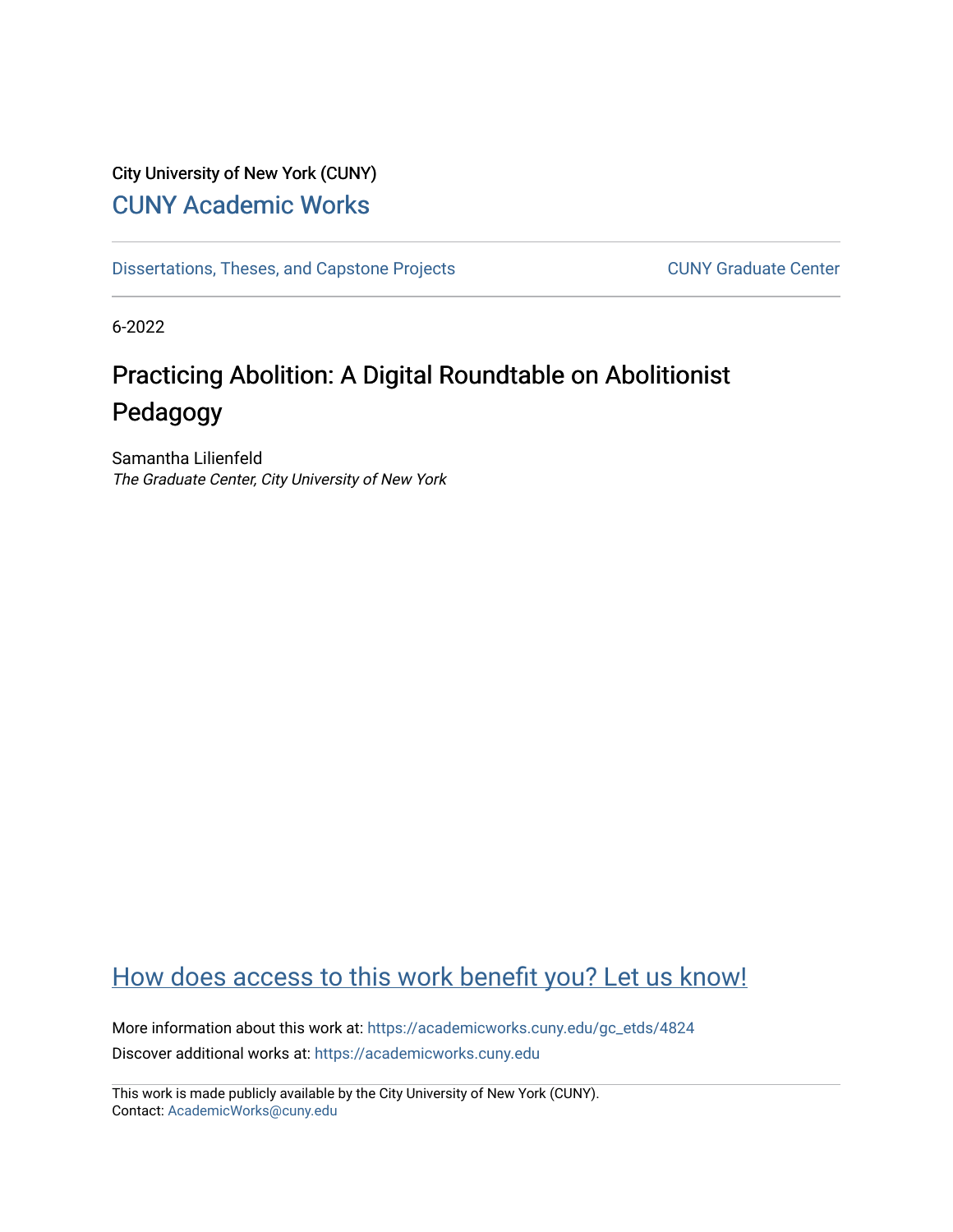### PRACTICING ABOLITION:

### A DIGITAL ROUNDTABLE ON ABOLITIONIST PEDAGOGY

by

### SAMANTHA LILIENFELD

A master's capstone project submitted to the Graduate Faculty in Liberal Studies in partial

fulfillment of the requirements for the degree of Master of Arts,

The City University of New York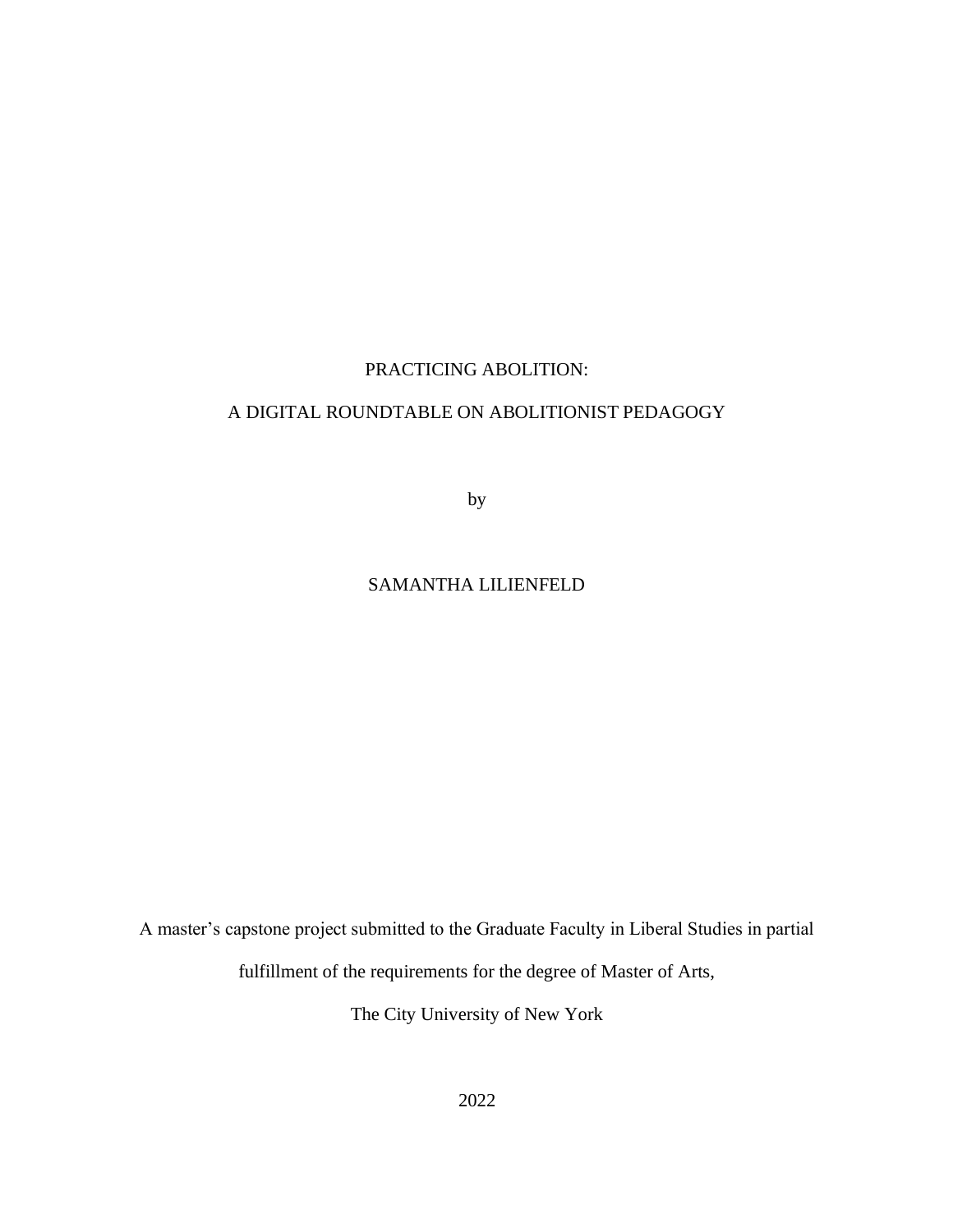© 2022

### SAMANTHA LILIENFELD

All Rights Reserved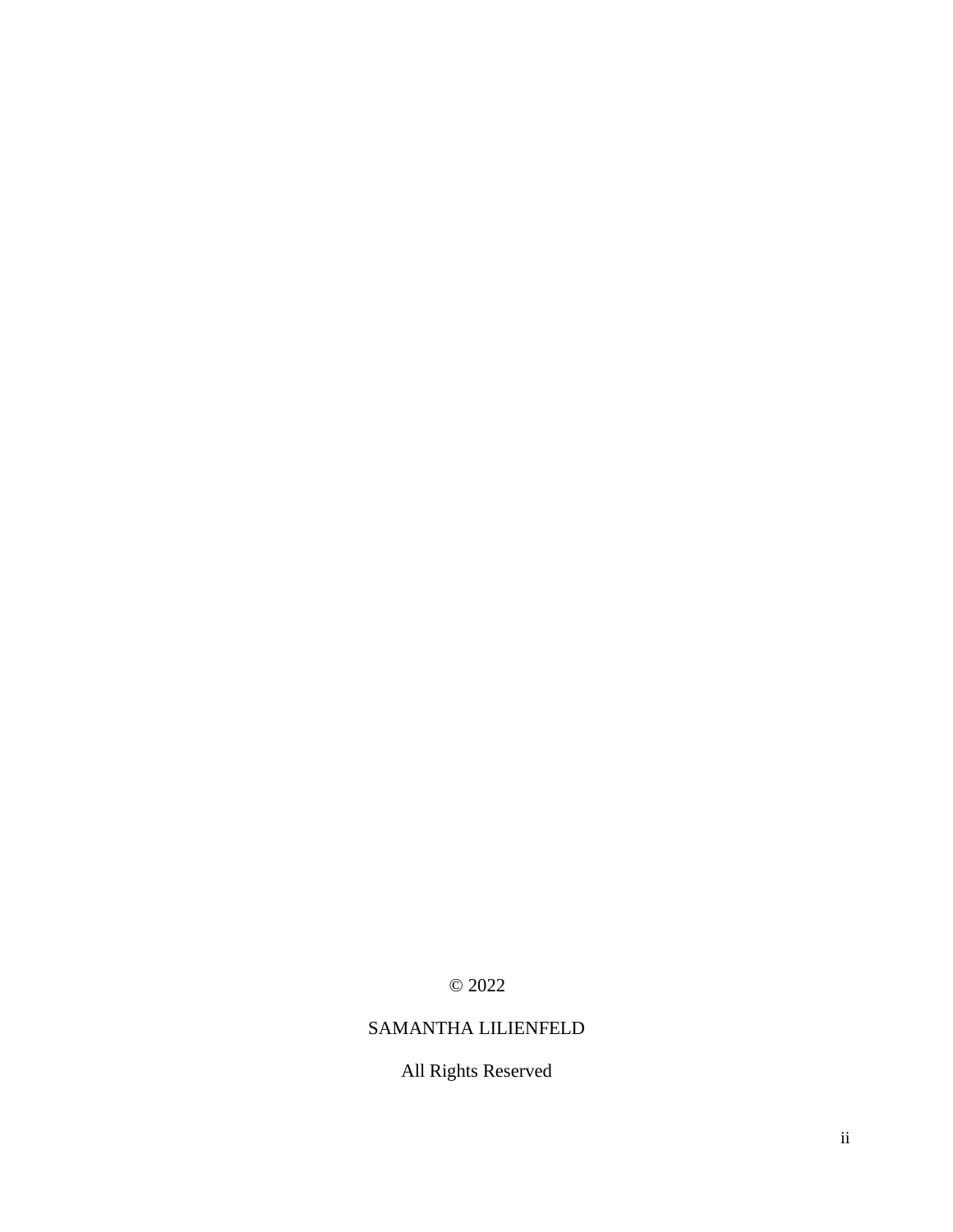Practicing Abolition: A Digital Roundtable on Abolitionist Pedagogy

by

Samantha Lilienfeld

This manuscript has been read and accepted for the Graduate Faculty in Liberal Studies in satisfaction of the capstone project requirement for the degree of Master of Arts.

Date Justin Rogers-Cooper

Capstone Project Advisor

Date Elizabeth Macaulay

Executive Officer

THE CITY UNIVERSITY OF NEW YORK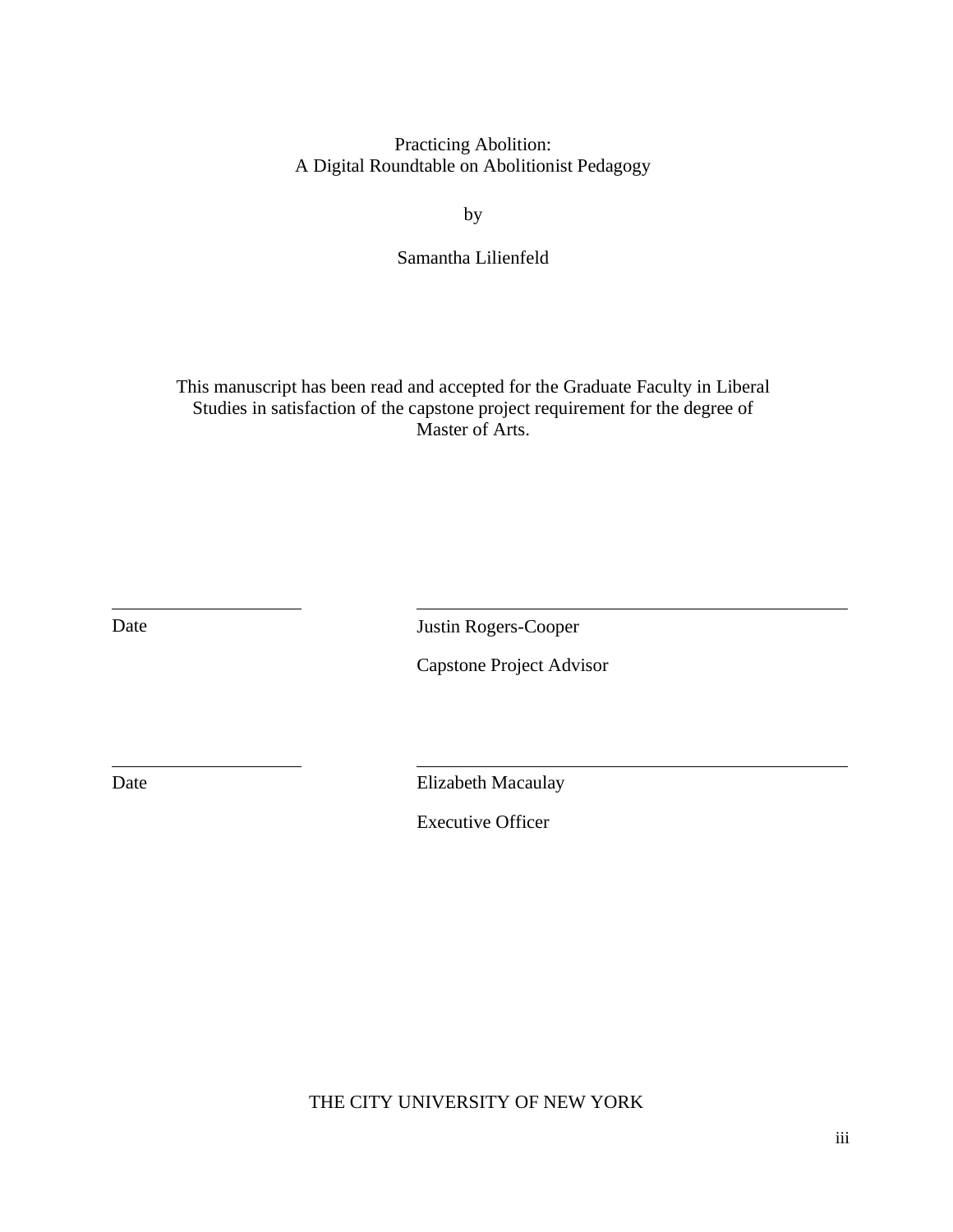#### ABSTRACT

#### Practicing Abolition: A Digital Roundtable on Abolitionist Pedagogy

by

Samantha Lilienfeld

Advisor: Justin Rogers-Cooper

This capstone project explores education and pedagogy as sites for abolitionist practice, and approaches abolitionism as a method by building on the idea of abolition democracy. Using the framework of abolition as a pedagogical practice, I see teaching and learning as urgent tasks of contemporary abolitionism. My project integrates research and scholarship on the abolition of prisons and policing with practices of pedagogy, in part by thinking interdisciplinarily with students and scholars working within CUNY. *Practicing Abolition: A Digital Roundtable on Abolitionist Pedagogy* incorporates voices from students and scholars about how they practice abolitionist pedagogy in higher education by presenting a conversation as an asynchronous digital roundtable on abolitionist pedagogy published on CUNY Commons. The roundtable was conducted through asynchronous conversations, then arranged and organized by presenting guiding questions and corresponding discussion. The website features a written and auditory collection of these conversations, a glossary of key terminology, and the scholarship cited during the roundtable. By utilizing existing theoretical research, including the field of radical pedagogy, my capstone explores the contradictions that arise from incorporating abolitionist pedagogies into institutions of higher education. This project takes up abolition in application to institutions outside of prisons,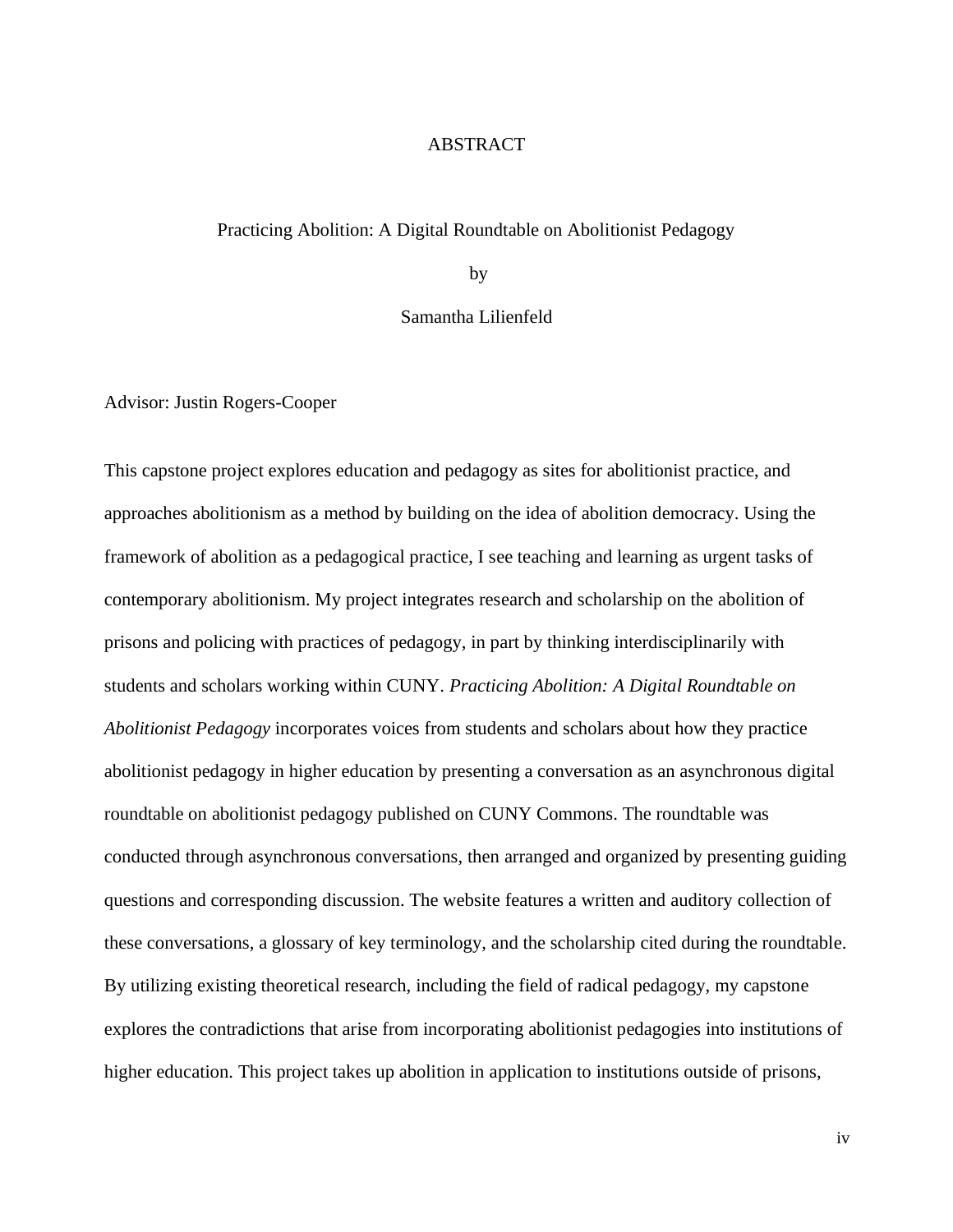but still affected by them, in the belief that abolition is an ongoing practice, and to broaden the potential and scope of abolition democracy.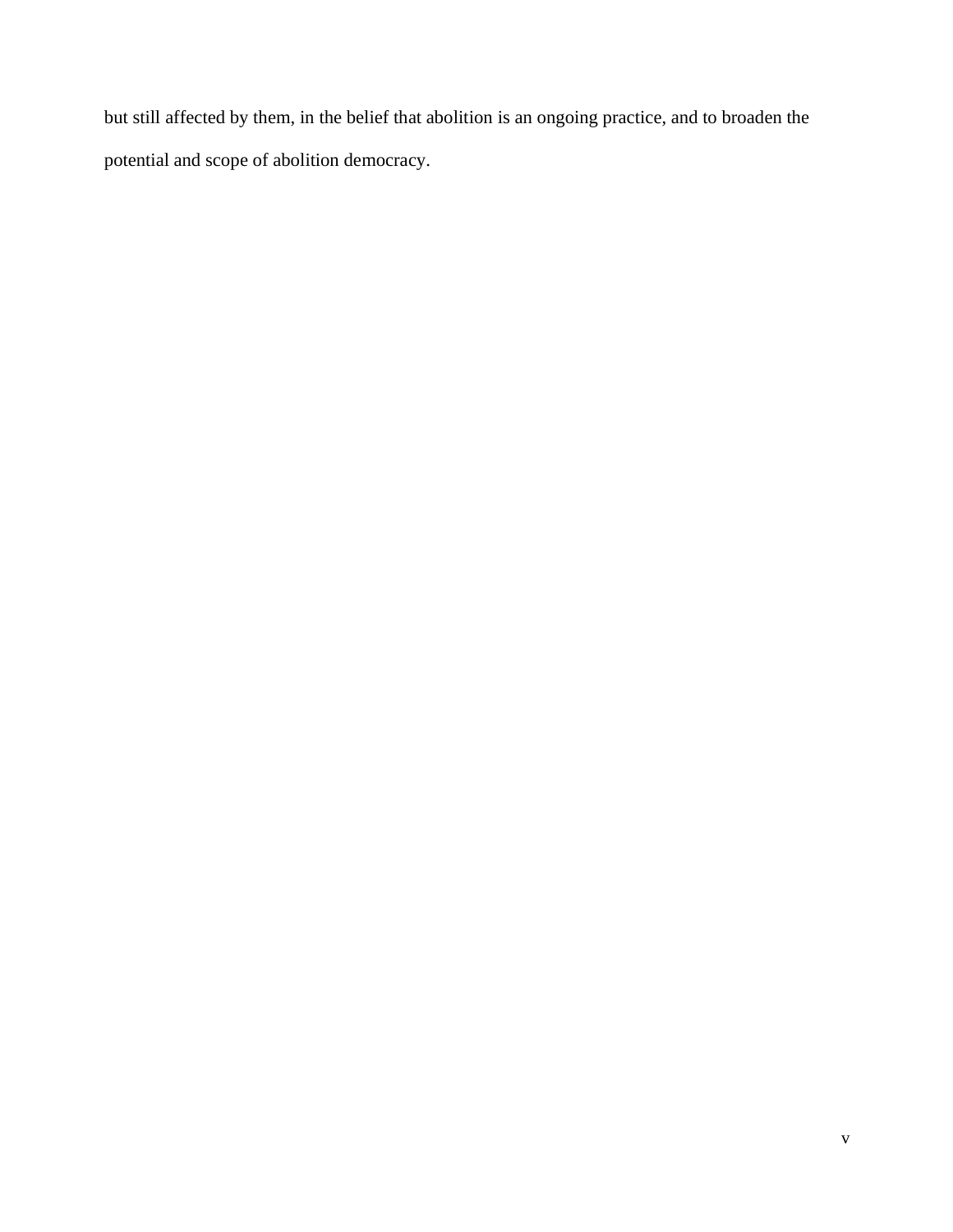#### ACKNOWLEDGMENTS

I would like to thank my capstone advisor, Justin Rogers-Cooper, for his dedication,

thoughtfulness, and intellectual guidance throughout this project. My first graduate course as his student reignited my interest to return to higher education and apply to the MALS program. I am fortunate for his support throughout my time at CUNY Graduate Center.

I am extremely grateful to Josefine Ziebell for her continuous encouragement and enthusiasm. Her unwavering support, ranging from technical to emotional, was integral to this project and demonstrated the values of collaboration and care in scholarly work.

And a special thank you to Lucien Baskin, Nicole Haiber, Andrea Morrell, and Karen Zaino who made this project possible with their generosity and intellectual contributions. My conversations with each of them brought structure and joy to this capstone.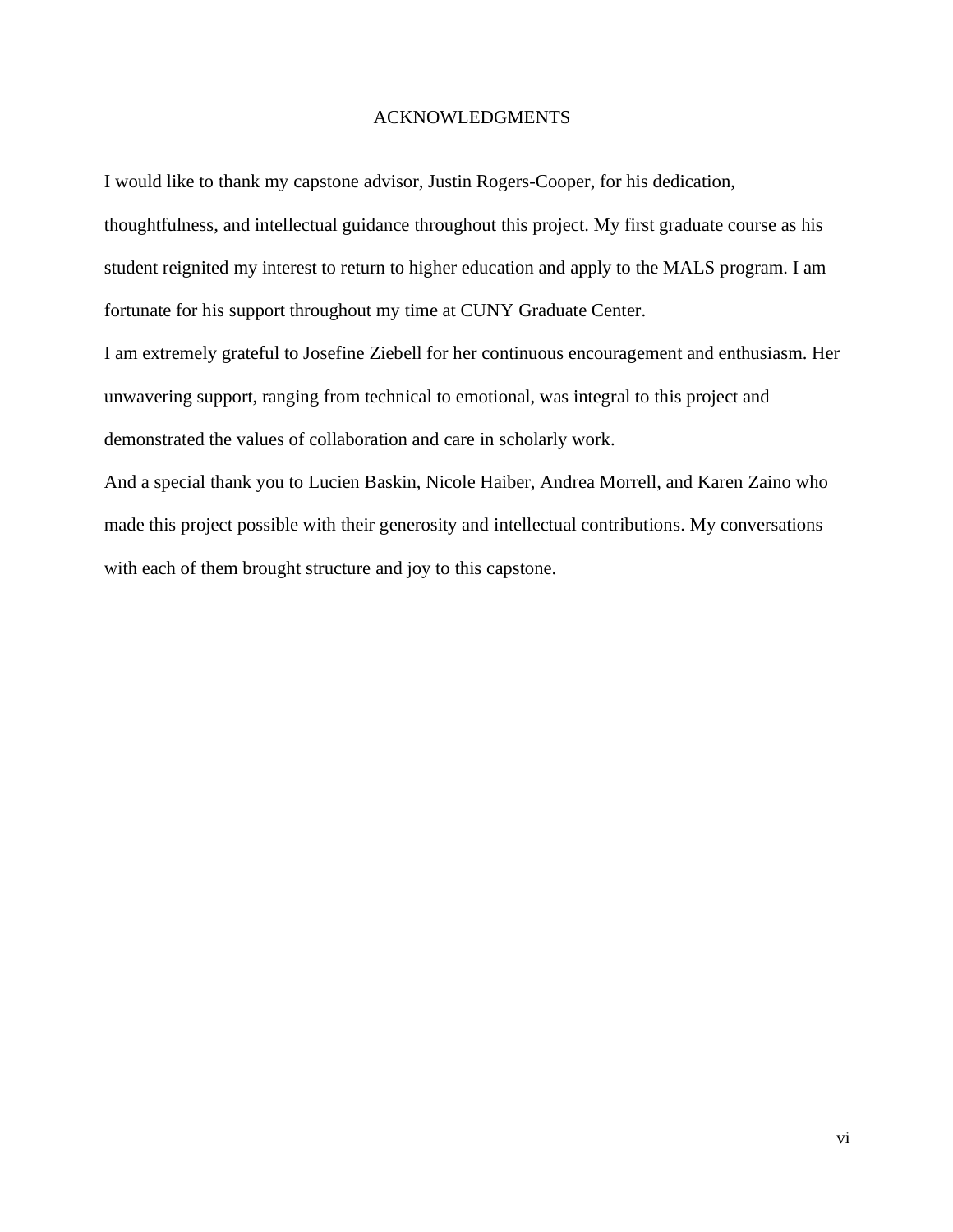### TABLE OF CONTENTS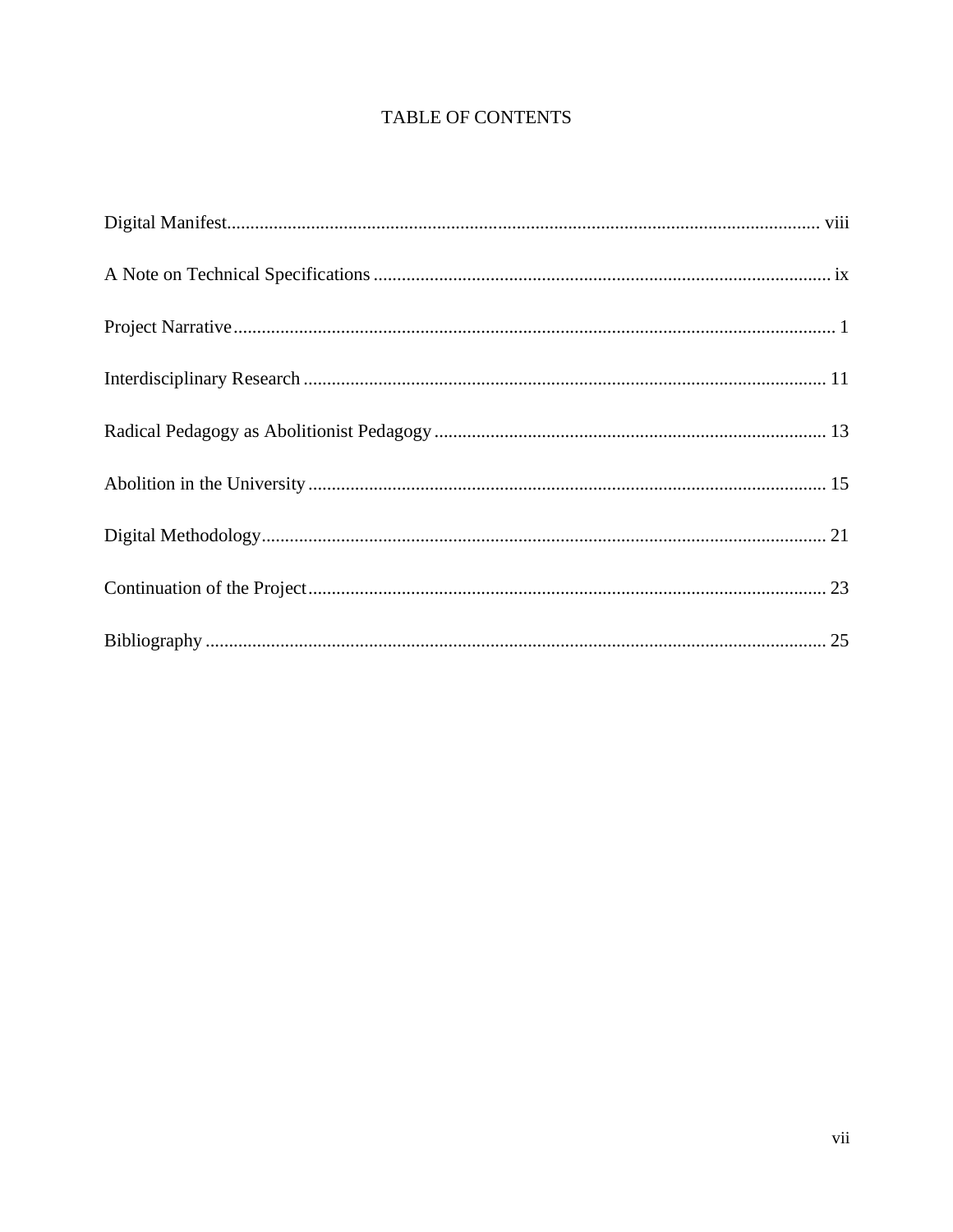### DIGITAL MANIFEST

I. White Paper (PDF)

### II. Project Website

<https://malscapstone.commons.gc.cuny.edu/>

### III. WARC File

Archived version of the project website.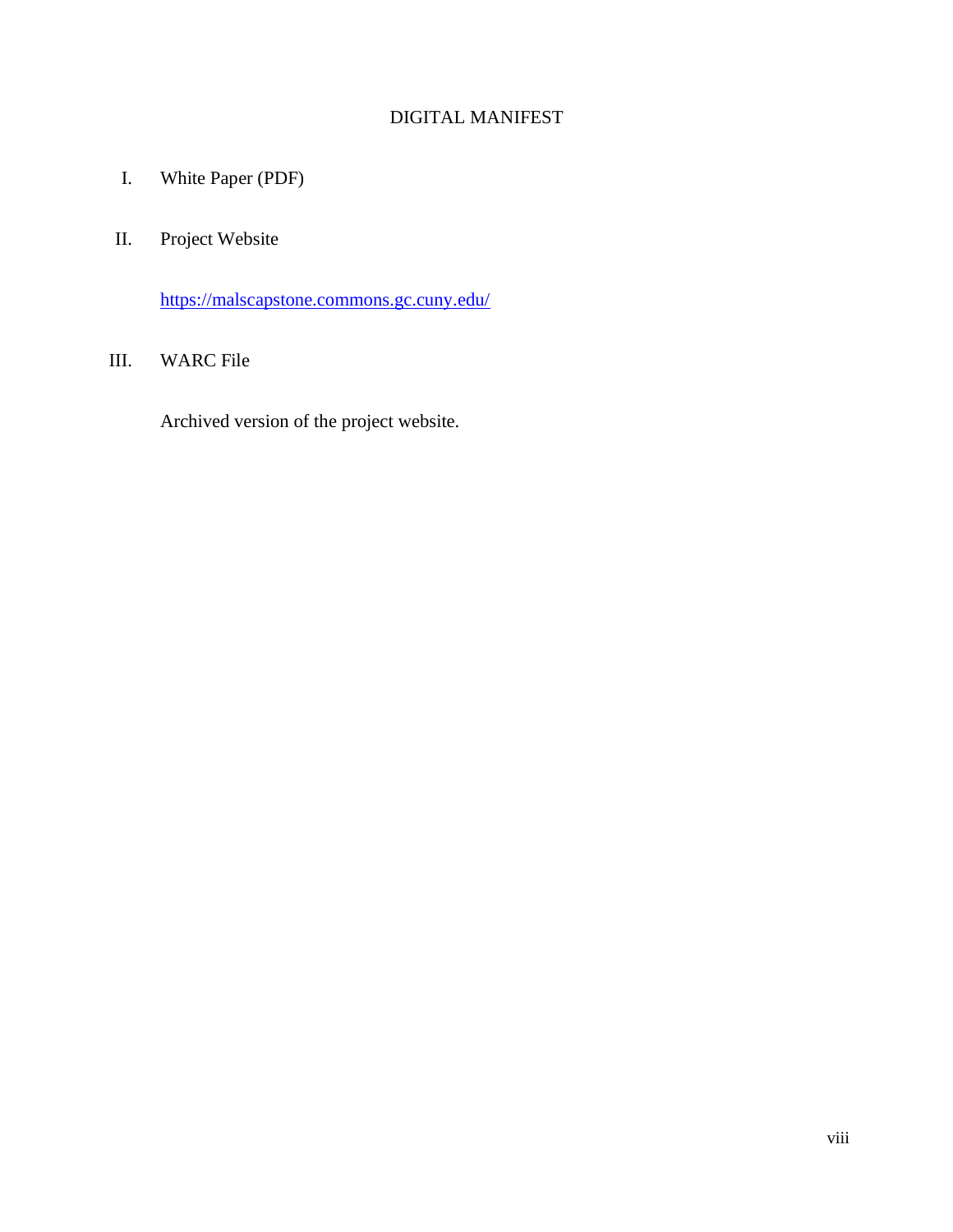### A NOTE ON TECHNICAL SPECIFICATIONS

The communications software Zoom was used to host and record the asynchronous conversations with the participants. Zoom is a video and audio conferencing platform available through a subscription. I used QuickTime Player, a free multimedia software to trim the full conversations into separate answers. I created the website through CUNY Commons, an opensource teaching and social network platform for CUNY affiliates.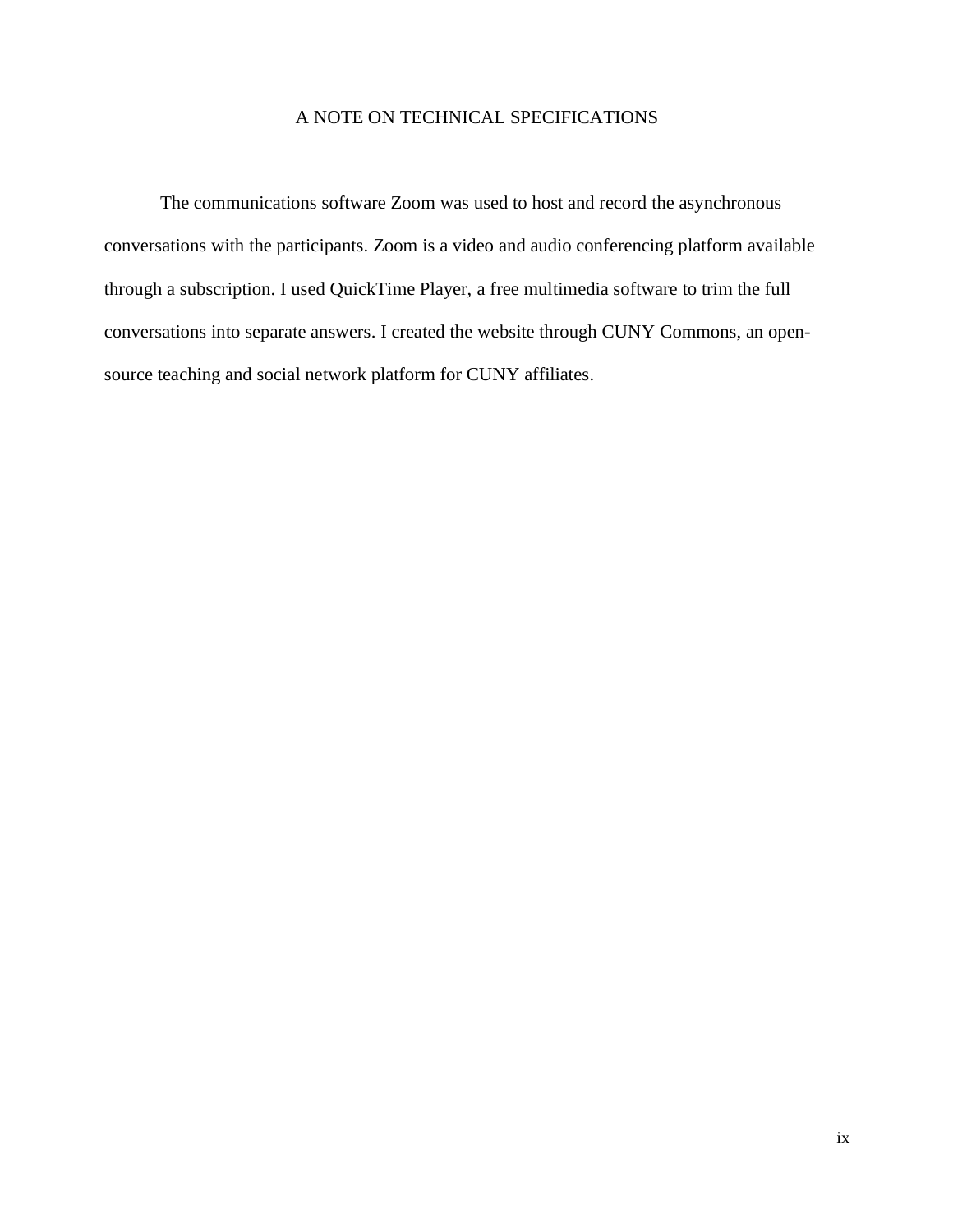### **Project Narrative**

Through taking courses in the interdisciplinary field of American Studies within the Liberal Studies program, I studied a variety of topics in my coursework. I found myself, however, searching for abolition throughout my research. One of my first assignments for the MALS program, in one of my core American Studies courses, was to write a new keyword in the style of the *Keywords for American Cultural Studies* project.<sup>1</sup> I was fascinated with the distinction between punishment and accountability, as illuminated by abolitionist organizer Mariame Kaba, and I chose to write about accountability as my keyword. Kaba is a transformative justice (TJ) practitioner who describes the process of TJ as a practice of abolition. One of Kaba's many strengths is the ability to communicate complex ideas into clear and accessible language; this is one reason why she is a leading voice of the contemporary abolitionist movement. Using her insights, I wanted to analyze how institutional claims to "accountability" distort our notion of justice, responsibility, and consequences, and in particular, to challenge the idea that law and order provide accountability. The socio-cultural dependency towards carceral punishment in response to any and all forms of harm are shaped by centuries of U.S. political economy. Instead of relying on incarceration, transformative justice is an alternative attempt to address interpersonal violence without institutional interference. Practiced outside of the criminal justice system, transformative justice is critical of the conditions and systems of oppression that led to the harm. Here, Kaba offers a vision of abolition that does not wait for "scorched earth," as her contemporary Ruth Wilson Gilmore notes.<sup>2</sup> Transformative

<sup>&</sup>lt;sup>1</sup> "American Cultural Studies," Keywords, March 19, 2015, https://keywords.nyupress.org/americancultural-studies/.

<sup>2</sup>Ruth Wilson Gilmore, "Prisons and Class Warfare: An Interview with Ruth Wilson Gilmore," *Verso Books* (blog), August 2, 2018, https://www.versobooks.com/blogs/3954-prisons-and-class-warfare-aninterview-with-ruth-wilson-gilmore.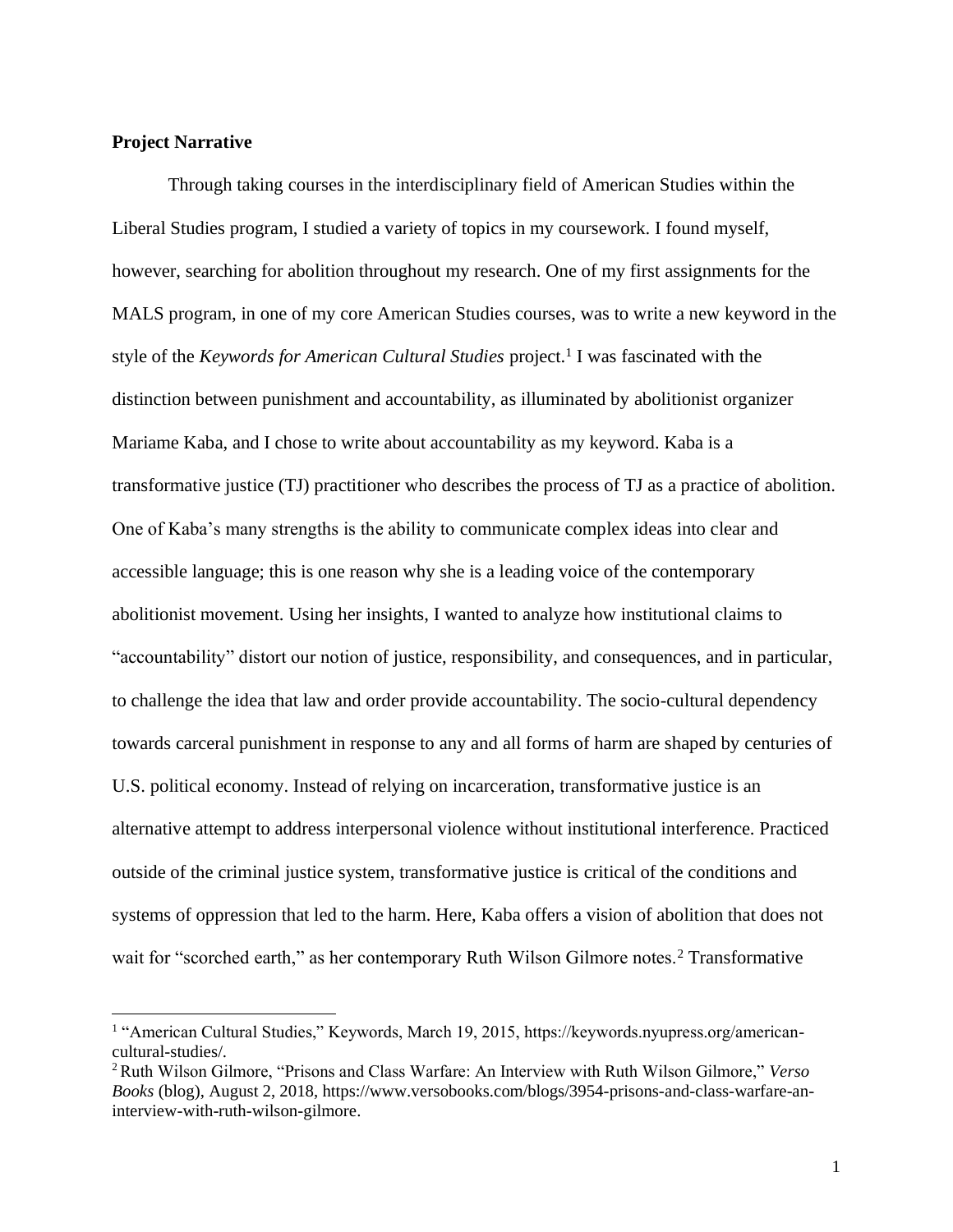justice and community accountability activists seek to not only repair any affected relationships, but also to transform the conditions that led to violence. These approaches name institutions of policing as both sites of violence and an outcome of violent systems.<sup>3</sup>

The abolitionist practices implemented by Kaba and her peers present the connection between the contemporary abolitionist movement and its historical beginnings. From this early research, I found that to acknowledge the origins of global capitalism and U.S. enslavement is to acknowledge the prison-industrial complex, and importantly, the conditions of violence that prisons sustain.<sup>4</sup> While the historical significance of abolition is grounded in the eradication of chattel slavery, that significance extends to the unfinished project of abolition democracy. W.E.B. DuBois' configuration of abolition democracy in *Black Reconstruction* (1935) during the era of post-Emancipation supplied a framework for contemporary iterations of abolition, including the prison-industrial-complex (PIC). Abolition democracy can be applied to more than just Reconstruction or the PIC, and in fact to all institutions and political economies that operate under the same carceral logic of racial capitalism.<sup>5</sup> Indeed, Du Bois and Angela Davis also assert that the destruction of institutions does not offer a new set of relations, logics, or technologies without the creation of new institutions and political and social relations.<sup>6</sup> A comprehensive abolition is simultaneously dismantling institutions and creating new institutions of democracy:

<sup>4</sup> Angela Y. Davis, *Abolition Democracy: Beyond Empire, Prisons, and Torture* (New York: Seven Stories Press, 2011); W.E.B. DuBois, *Black Reconstruction in America 1860-1880* (New York: Free Press, 1999); David Eng, "The Civil and the Human," *American Quarterly* 64, no. 2 (2012): 205–12, https://doi.org/10.1353/aq.2012.0015.; LaRose Parris, *Being Apart: Theoretical and Existential Resistance in Africana Literature* (Charlottesville: University of Virginia Press, 2015). <sup>5</sup> Jodi Melamed, "The Spirit of Neoliberalism: From Racial Liberalism to Neoliberal Multiculturalism," *Social Text* 24, no. 4 (89) (December 1, 2006): 1–24; Cedric J. Robinson, *Black Marxism: The Making of the Black Radical Tradition*, 2nd ed. (Chapel Hill: University of North Carolina Press, 2005).

<sup>3</sup>Chris Hayes, "Why Is This Happening? The Chris Hayes Podcast: Abolishing Prisons with Mariame Kaba," accessed March 19, 2022, https://podcasts.apple.com/us/podcast/abolishing-prisons-withmariame-kaba/id1382983397?i=1000457157242.

<sup>6</sup> DuBois, *Black Reconstruction in America 1860-1880*.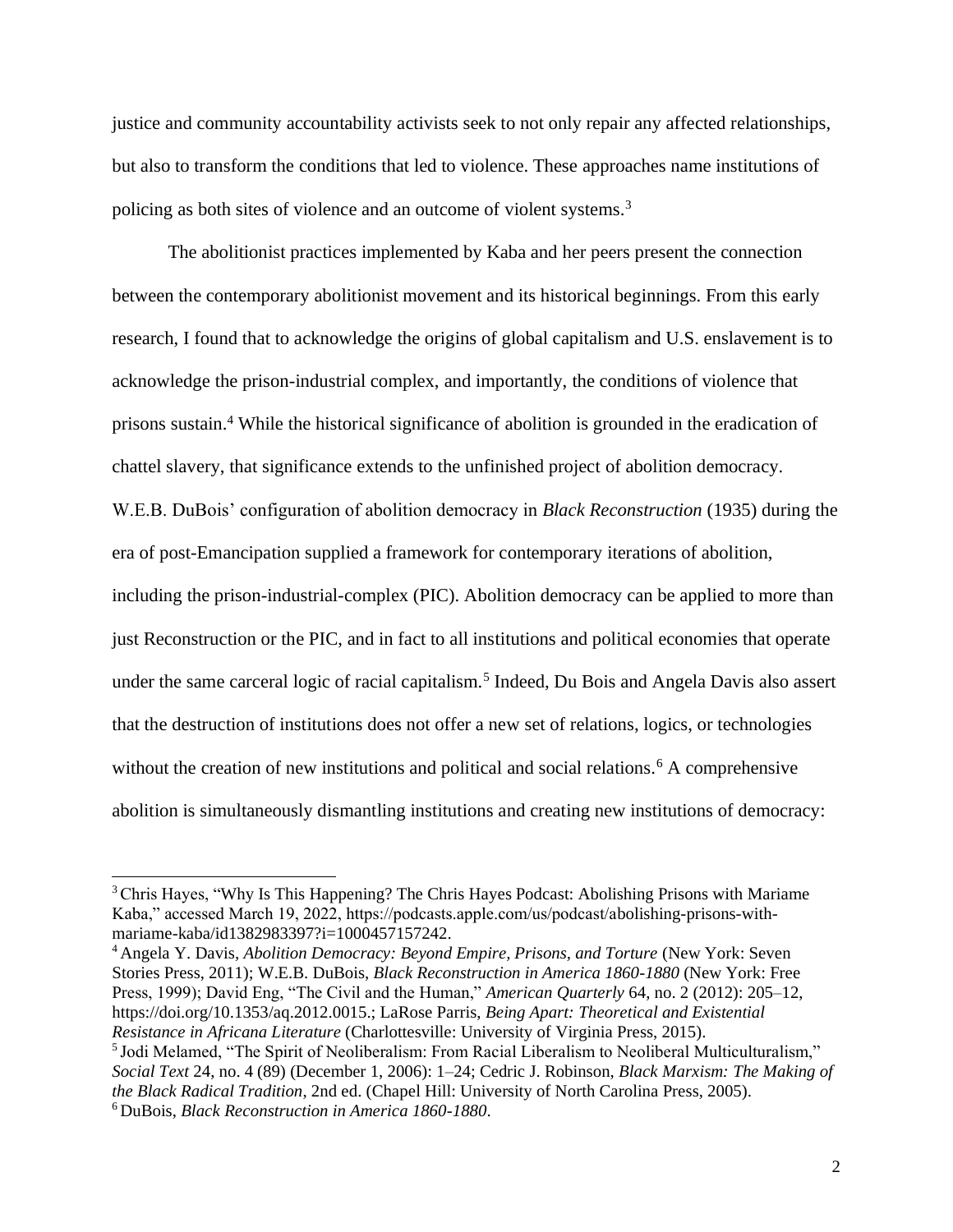it is a new presence and practice, according to Gilmore.<sup>7</sup> In thinking through the origins of modern abolitionist movements rooted in the emancipation of enslaved peoples, it is necessary to examine the congruency of slavery with capitalism, colonialism, and racism. Under this framework, abolition extends beyond the PIC, and requires a cultural shift that transforms society and culture on various scales, from community dynamics to new institutions. The active rethinking of accountability in non-punitive ways, like transformative justice and community accountability, reveals that abolition itself is a set of new practices.

This coursework revealed that while abolitionist scholarship prominently studies prison and policing, and prior to that, enslavement and emancipation, Du Bois saw education and schools as key institutions for abolition democracy.<sup>8</sup> In this project, I look at education and pedagogy as sites for potential abolitionist practice, and as discussed in later sections, I talk to other scholars in the CUNY system in order to learn more about what that means for abolitionist scholarship. The remaking of institutions and invention of new practices includes the university, and therefore the university is a formal site of abolitionist study. As such, Dylan Rodriguez identifies the university and academia's historical complicity in a racial capitalist paradigm while offering them as locations of both critique and transformation. Through looking at that contradiction, Rodriguez encourages us to see the potential for the university to serve as a site of abolitionist desire and radical creativity, two concepts I explore in my capstone through the idea of abolitionist pedagogy. Rodriguez hopes for the university to become a space for innovative abolitionist thought that has historical legitimacy. In fact, the scholarship of abolition has been central to abolitionist movements and intellectual advancements for decades. The study of racial

<sup>7</sup>Ruth Wilson Gilmore, "Making Abolition Geography in California's Central Valley with Ruth Wilson Gilmore," The Funambulist Magazine, accessed June 18, 2020, https://thefunambulist.net/makingabolition-geography-in-californias-central-valley-with-ruth-wilson-gilmore.

<sup>8</sup> DuBois, *Black Reconstruction in America 1860-1880*.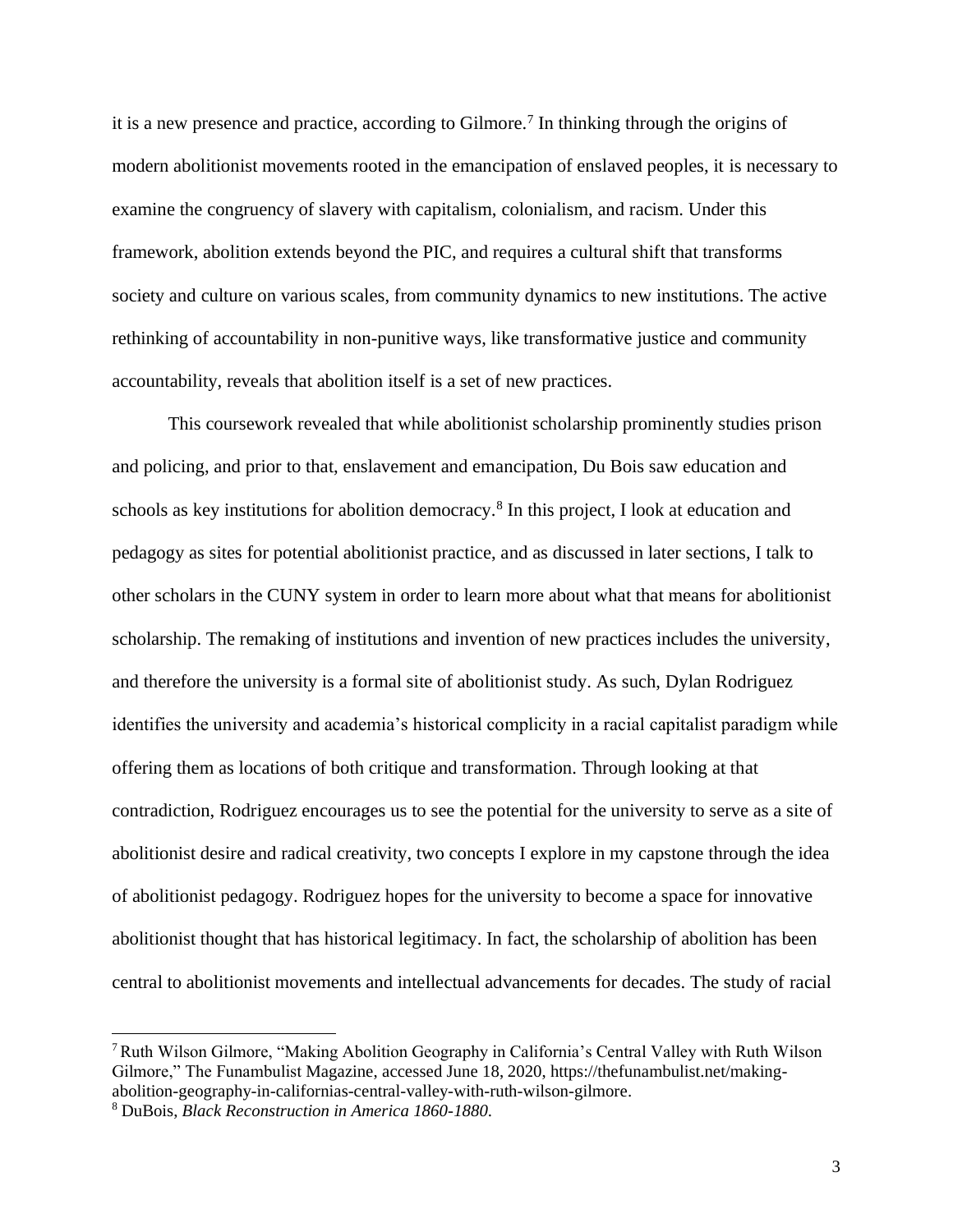capitalism is central to the field of American Studies, for example, and the intellectual genealogy of abolition as an "antagonistic contradiction" to racial capitalism reveals that applying an abolitionist lens is key to further research in the field.<sup>9</sup> Davis and Gilmore's substantial organizing credentials outside the academy, among others such as Joy James, reveals too that abolitionist scholarship is not limited to educational institutions.

The pursuit of projects of abolition democracy, and the presence of abolitionist practices that confront carceral formations, are integral to the contemporary abolitionist movement. Gilmore maintains that this process of abolition democracy is not just an introductory step to abolition: it is a practice of abolition. She clarifies, "abolition is a theory of change, it's a theory of social life. It's about making things."<sup>10</sup> Gilmore argues that this synchronous practice of building and destruction allows support from existing institutions in the process of abolition. My interdisciplinary approach in MALS and American Studies has revealed that the study and practice of abolition has existed in, out, and through academia for decades. I have found that the adaptability of the abolitionist genealogy extends its legitimacy as a necessary presence of abolition in general.

I searched for this ethos of practicing abolition in, around, and in spite of institutional constraints in my coursework. In the fall of 2020, Gilmore and Kaba united for an online CUNY event to discuss their vision of "A World Without Prisons."<sup>11</sup> I was excited by the event, and it served as a basis for an event review assignment for my Seminar in Interdisciplinary Studies. In the broadcasted discussion, Kaba emphasized the growing popularity of abolition as a result of the 2020 uprisings against U.S. policing with caution. She asked Gilmore what is risked when

<sup>9</sup> *CHANGE: A World Without Prisons - Ruth Wilson Gilmore in Conversation with Mariame Kaba*, 2020, https://www.youtube.com/watch?v=oeQmVpnRMYE.

<sup>&</sup>lt;sup>10</sup> Gilmore, "Prisons and Class Warfare."

<sup>11</sup>*CHANGE: A World Without Prisons*.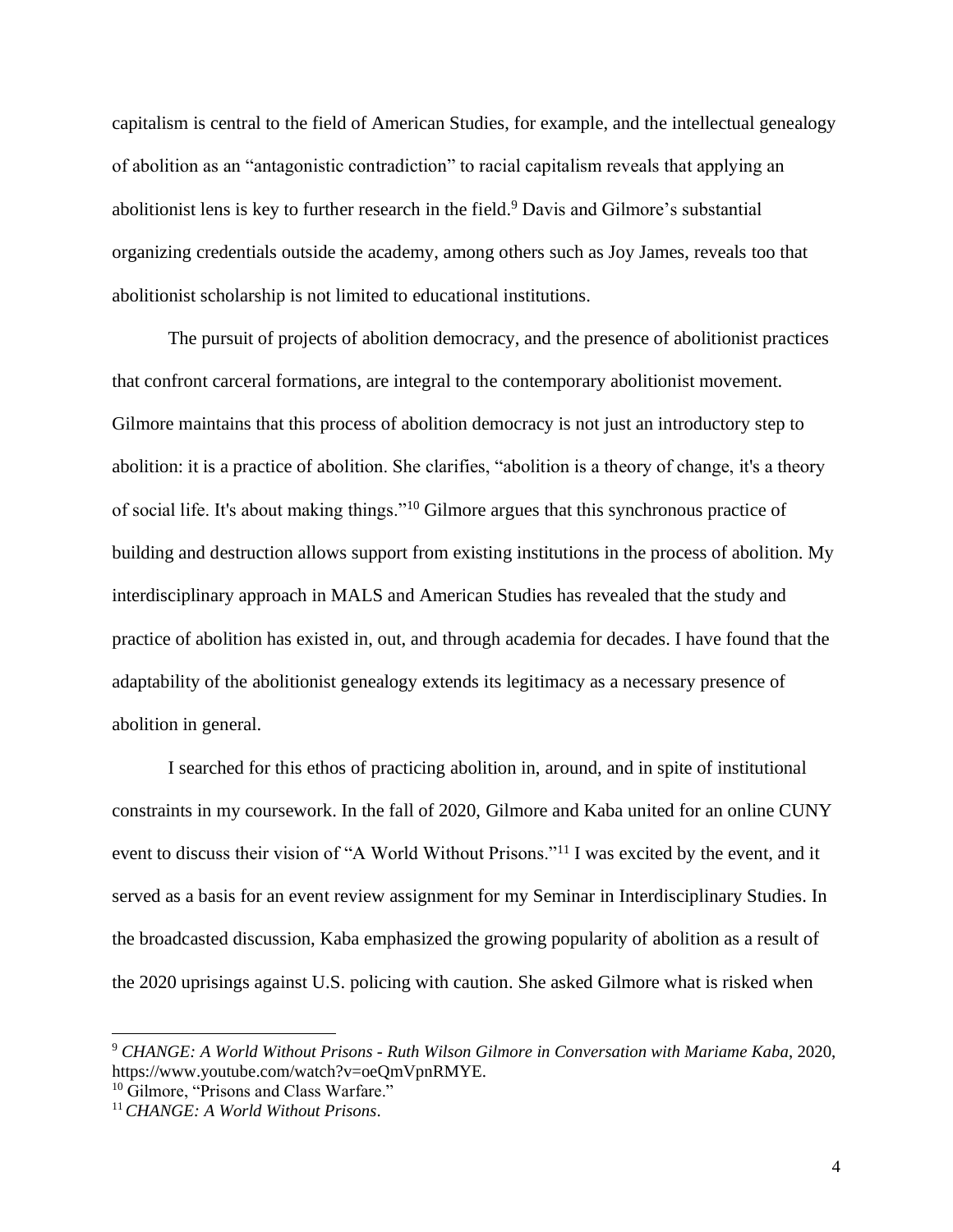abolition enters the mainstream, naming the reductionism and public distortion of abolitionist politics on display in the months prior. Gilmore utilized Kaba's example of false abolitionism as individualism, as something one practices alone, or which can be checked off a to-do list. On the contrary, Gilmore replied that abolition is about "becoming rather than being an abolitionist because abolition is a constant becoming."<sup>12</sup> Gilmore again underscored that abolition is not just destruction, but the making of something new. This remaking does not have to wait until everything is torn down, she added, emphasizing the DuBoisian notion of abolition democracy. Gilmore reiterated the point she made nearly three decades prior: to advocate for using the tools we currently have.<sup>13</sup> She presented an interpretation of Audre Lorde's "the master's tools will never dismantle the master's house," explaining that the apostrophe in "master's" is the most important part of the equation. The problem is not the tools themselves, but the establishment of the tools as property and possession of the master. Ironically, Lorde's famous essay was initially a speech presented at NYU, where we see the *master's house* could be, in some iterations, an academic institution.<sup>14</sup> Further, while an anarchic-abolitionist response may be an option, it is not the response Gilmore offers. Instead, Gilmore sees the state playing a key role. She couched this explanation in her employment by CUNY, a "working-peoples" state institution that she envisions with a larger presence, and one that contradicts organized abandonment "to enable people to live more wonderful lives."<sup>15</sup> In this vision, the tools of the university are not inherently wrong so long as their possession can be recycled and eventually reclaimed by organized people, such as the returning demand for free tuition across CUNY. In an era of

<sup>12</sup> *CHANGE: A World Without Prisons*.

<sup>13</sup>Ruth Wilson Gilmore, "Public Enemies and Private Intellectuals: Apartheid USA," *Race & Class* 35, no. 1 (July 1993): 69–78, https://doi.org/10.1177/030639689303500107.

<sup>14</sup> Audre Lorde, "The Master's Tools Will Never Dismantle the Master's House," in *Sister Outsider: Essays and Speeches*, Reprint, revised (Trumansburg: Crossing Press, 2007). <sup>15</sup> *CHANGE: A World Without Prisons*.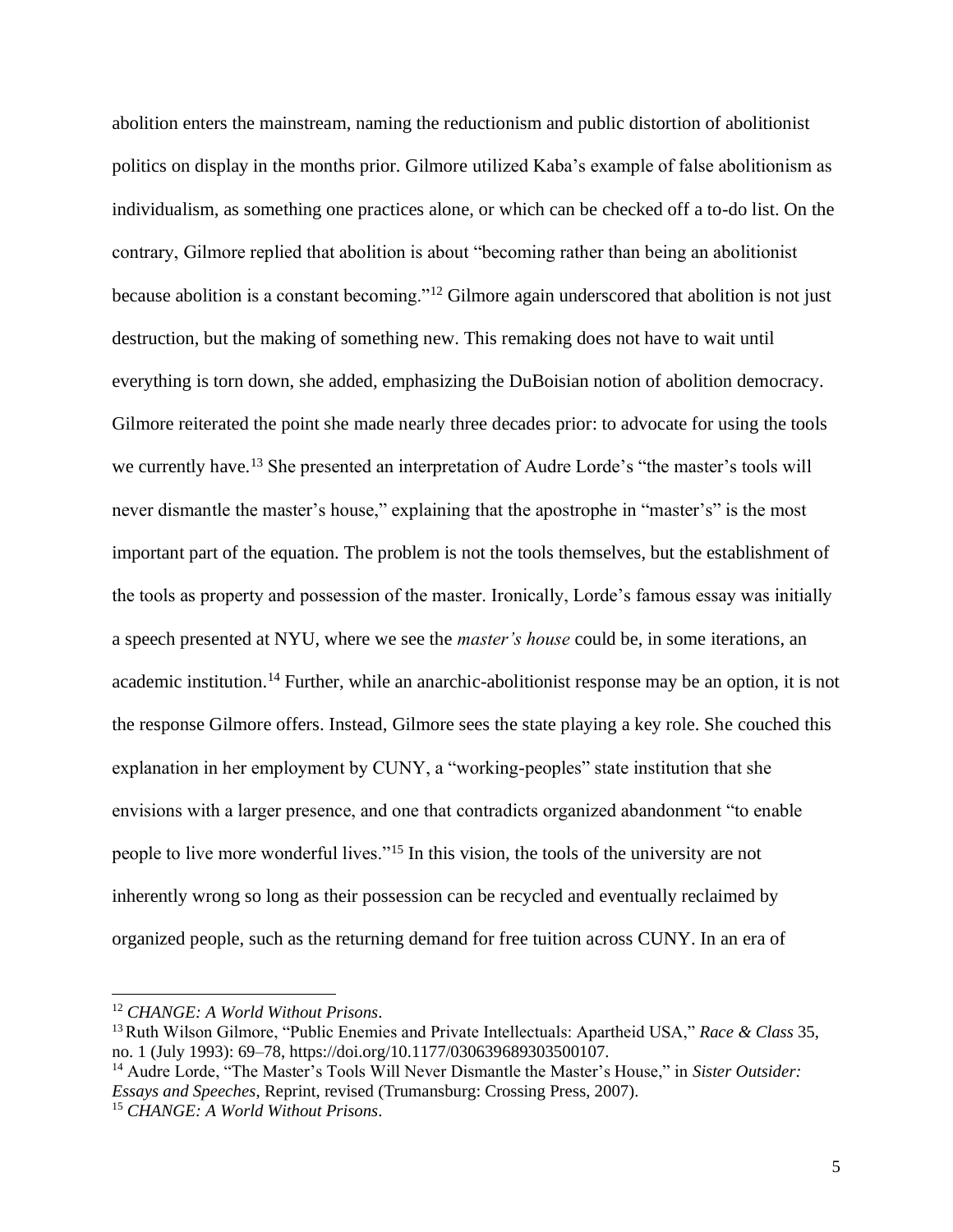multicultural reforms offered in reaction to calls for transformative change, Gilmore utilizes the Graduate Center and CUNY as examples of institutions we should be emboldened to demand more from, because as Gilmore understands, they too can be sites of abolitionism.

This intervention by Gilmore left me pondering the contradictions of using an institution one seeks to 'abolish' in the practice of abolition, a tension I surfaced to peers and friends. The questions of abolitionist scholarship within the academy and its utility resonated outside the classroom. The following semester, I found that another CUNY professor, Matt Brim, named this resonance in his book, *Poor Queer Studies: Confronting Elitism in the University*, and his co-taught course, Equity, Elitism, and Public Higher Education. In his work and class, Brim's conception of poor queer studies factored in students' material reality outside of the classroom as integral to the pedagogy of queer studies and their education overall.<sup>16</sup> Brim invited students to think about who and what we teach outside of the Graduate Center building or Zoom room in order to deepen our understanding of its pedagogical value. For this course, I thought about the previous coursework I'd written, and my attempts to show their value to people outside of the program. I incorporated an intervention by the co-instructor for the course, Katina Rogers, to create more accessible and engaging mediums for knowledge sharing by reworking previous papers into digital zines.<sup>17</sup> This deconstruction of academic work allowed me to demystify theoretical concepts (for myself and the potential reader), to redirect readers to further research, and to practice transparency about struggling with certain scholarship. Ultimately, this project was an attempt to provide a prospective pedagogy to an audience outside of academia by challenging the lifespan of a course's content and my resulting research and writing. As I will

<sup>16</sup> Matt Brim, *Poor Queer Studies: Confronting Elitism in the University* (Durham: Duke University Press Books, 2020).

<sup>17</sup> Katina Rogers, *Putting the Humanities PhD to Work* (Durham: Duke University Press, 2020).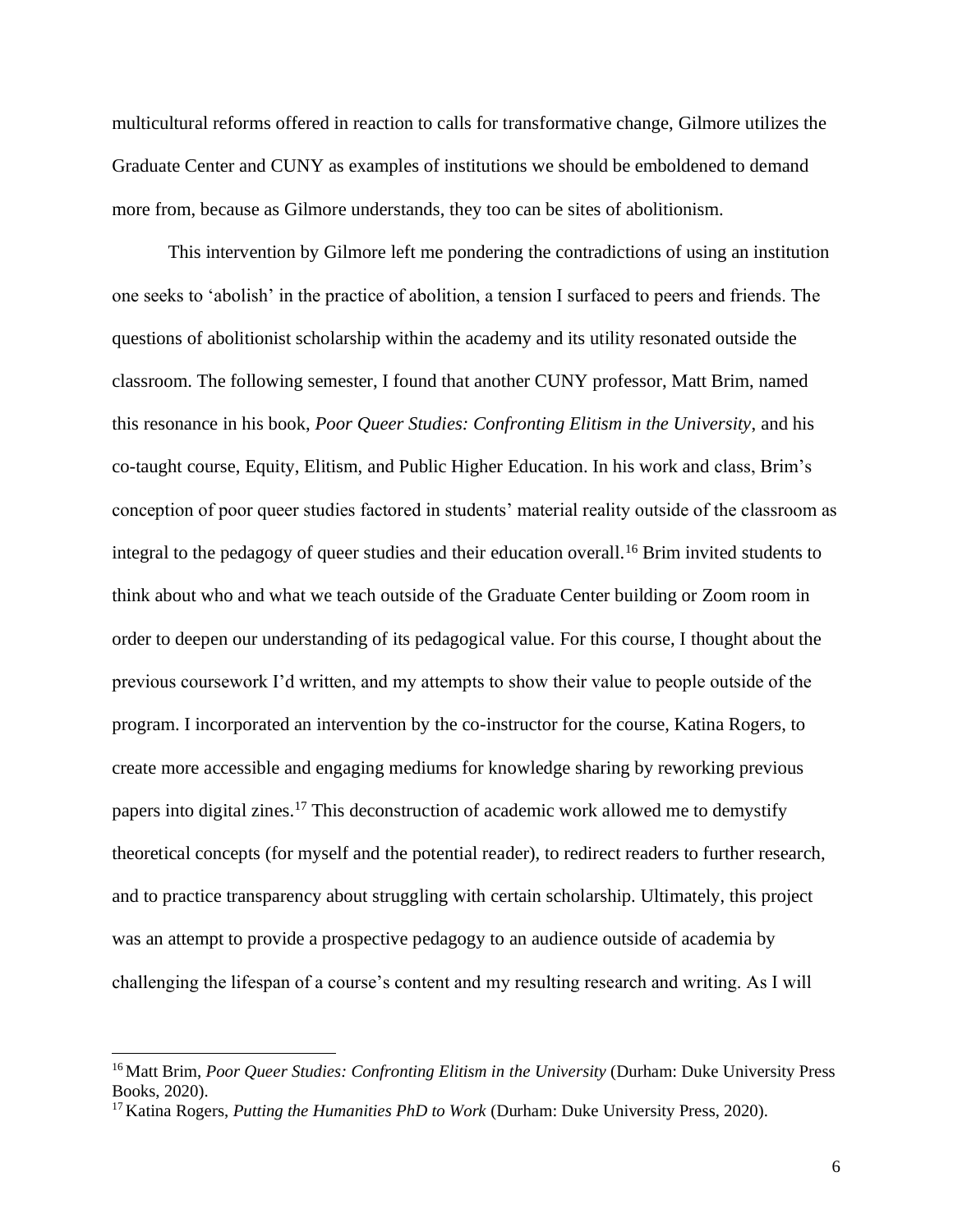discuss in a later section, this course's project contained key methodologies I aimed to replicate in my capstone.

This course and project eventually led me to question how I understand my role as a scholar, not necessarily an academic, and to engage and participate in pedagogy and abolition. What does this scholarly participation look like in abolitionist practice? How can and should scholars use the university for this practice and pedagogy? I also wondered how Gilmore's intervention elicited further questions about the use and misuse of abolitionist practices of educational institutions and the people in it and of it, namely students and academics.

An integral inquiry for my capstone project has been to think through how abolitionist pedagogy is cultivated and maintained, and how it relates to abolition democracy. As a pillar of radical pedagogy, Paulo Freire insists upon a pedagogical practice that is collaborative and "conscious," one that he named a "problem-posing" education.<sup>18</sup> Freire's pedagogy invokes the presence of abolition by relying on radical vision and imagination, a tenant of abolitionist pedagogy as proposed by both Rodriguez and Bettina Love.<sup>19</sup> Below, I will expand upon radical pedagogies and its connection to abolitionist pedagogy. Considering this scholarship, abolitionist pedagogy cannot solely be formulaic or standardized, as it must incorporate a collaborative method of knowledge production that naturally fluctuates within and among pedagogical sites. In rejecting abolition as an identity, and embracing it as a collective practice —a "becoming rather than being"— abolition can occur through a shared, accessible pedagogy.<sup>20</sup>

My capstone incorporates voices from other scholars about abolitionist pedagogy and the

<sup>18</sup> Paulo Freire, *Pedagogy of the Oppressed* (New York: Continuum, 1986).

<sup>&</sup>lt;sup>19</sup> Bettina Love, *We Want to Do More Than Survive: Abolitionist Teaching and the Pursuit of Educational Freedom* (Boston: Beacon Press, 2019); Dylan Rodriguez, "The Disorientation of the Teaching Act: Abolition as Pedagogical Position," *The Radical Teacher*, no. 88 (2010): 7–19. 20*CHANGE: A World Without Prisons*.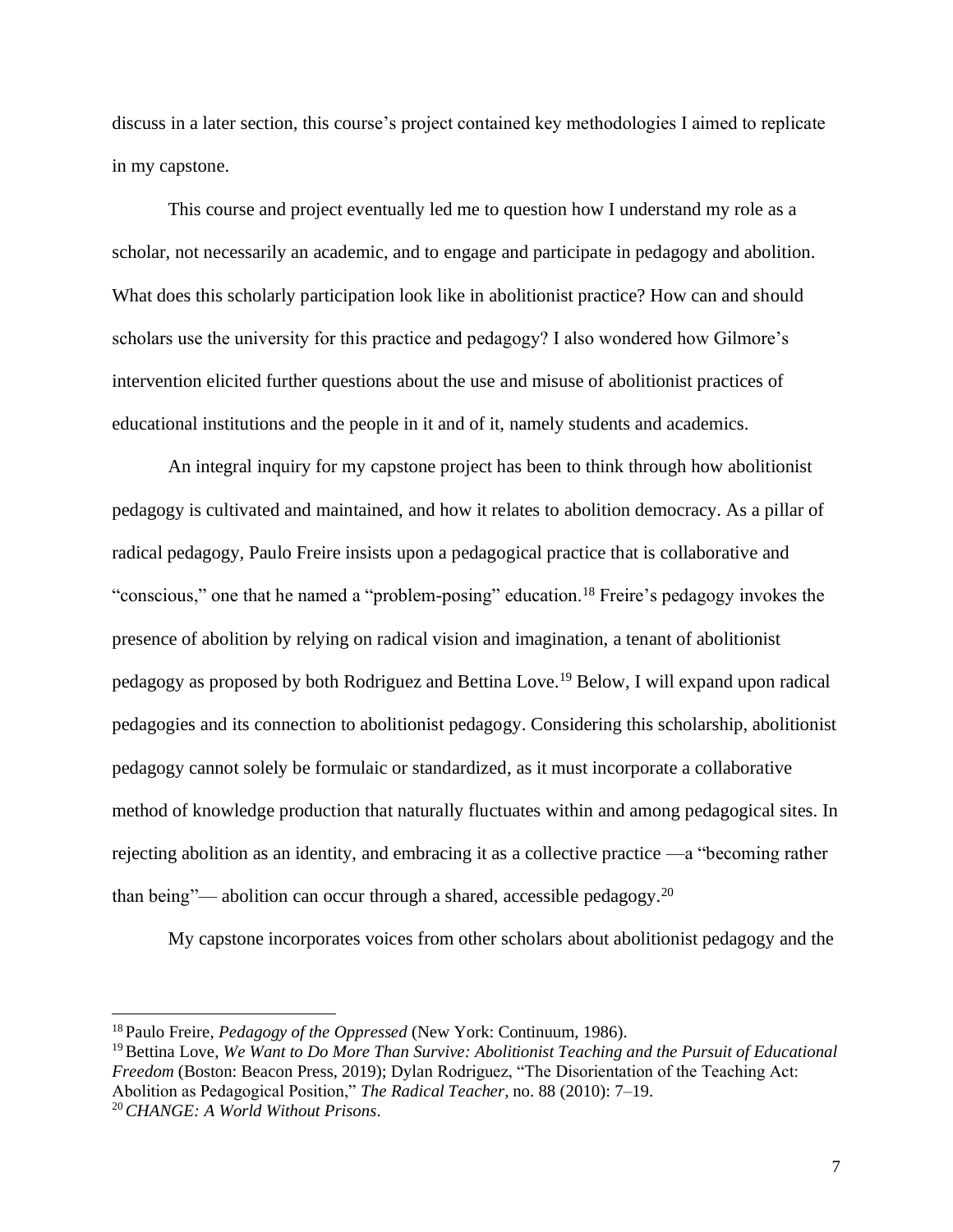boundaries of higher education as a site for practicing these methodologies. I conducted asynchronous conversations with other scholars, asking them variations of a set of questions on my project's topics. These questions arose in my research and reading phase of the capstone. Many of our conversations directly referenced the scholarship central to my project, which I will explore in later sections. I then arranged and contextualized these questions and their corresponding answers on a website hosted on CUNY Commons to create a digital roundtable on abolitionist pedagogy. The site's pages feature the comprehensive written and auditory collection of these conversations, a glossary of key terminology, and scholarship cited during our discussions.

The website itself exists as a resource of abolitionist scholarship, including other scholars' works. By utilizing the existing theoretical research, my capstone fleshes out the contradictions that arise from incorporating abolitionist pedagogies into institutions of higher education. The capstone investigates how to replicate this process of abolition as a pedagogy: that is, interrogating my position as a university student undertaking an academic project that incorporates pedagogies *about* abolition into an abolitionist pedagogy. I examine how institutions like a state funded public university might provide opportunities for generative, collaborative, abolitionist education. If pieces of higher education are to be used for this process of abolition, as Gilmore suggests, it is helpful to apply Rogers' intervention on the definition and value of scholarly work in an effort to shift academic knowledge production to serve a public good. Rogers offers alternative approaches to academic research, like digital media, to expand the possibilities of reaching wider audiences in a more interactive, engaged modality.<sup>21</sup> My capstone is intended to not solely serve as a study of abolition, but a pedagogical practice of

<sup>21</sup>Rogers, *Putting the Humanities PhD to Work*.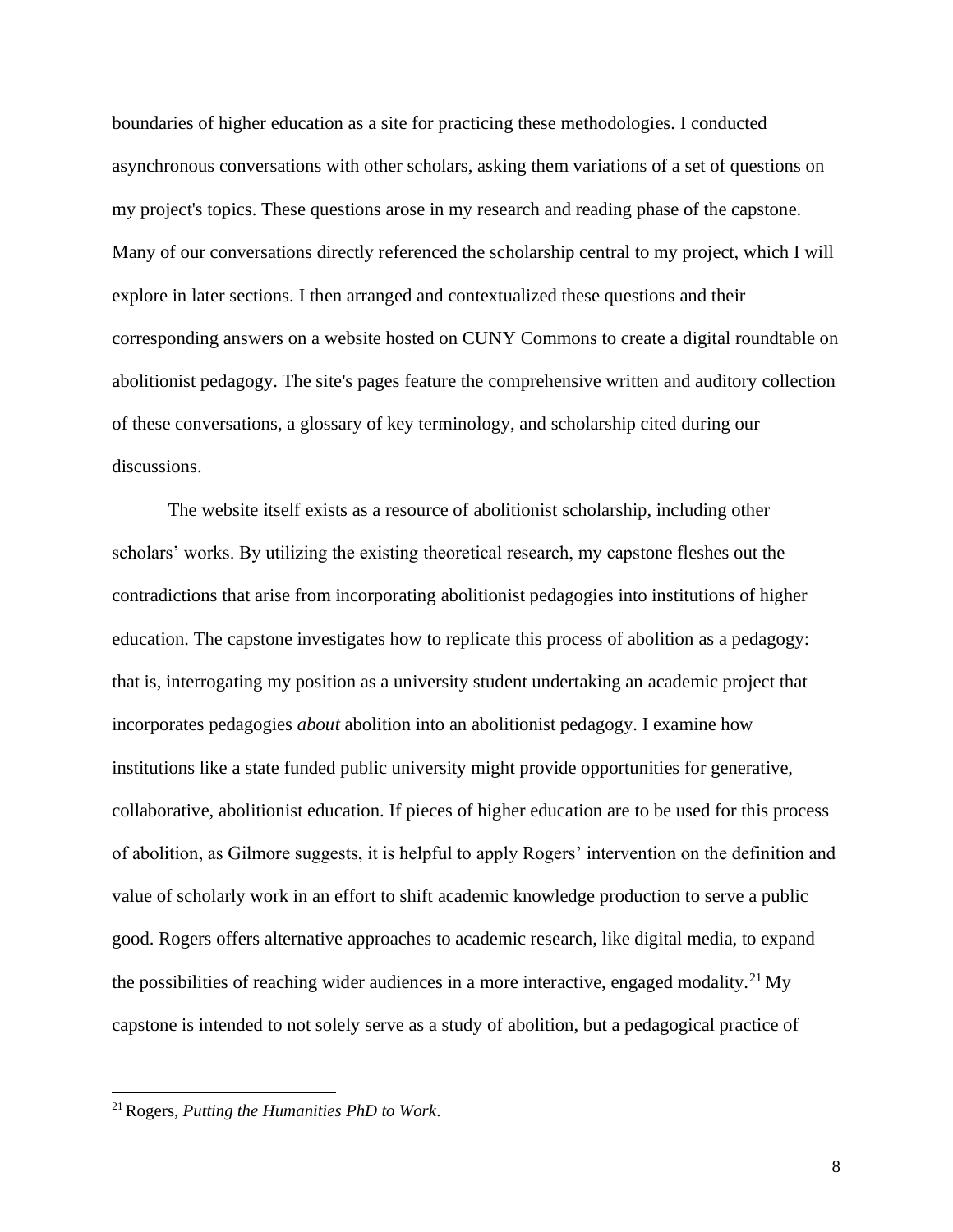abolition. This practice occurred through my contextualization of abolitionist pedagogy and the incorporation of other scholarly voices to respond and engage with these questions, presented on an interactive site for greater accessibility.<sup>22</sup>

To practice this iteration of collective scholarship, I created a list of potential participants for my project that included scholars whose existing work had influenced my studies of abolition, pedagogy, and/or digital humanities. This list consisted of peers from my coursework and additional scholars recommended to me. Before reaching out to these contacts, I received approval from CUNY's Institutional Review Board (IRB) for conducting research with human subjects. I then began my outreach to potential participants and subsequently scheduled virtual meeting sessions. At the time of submitting this project, the students and scholars who collaborated with me on the digital forum are Ph.D. students and candidates, respectively, in the Urban Education program at the Graduate Center, Lucien Baskin and Karen Zaino; MALS student, Nicole Haiber; MALS graduate, Josefine Ziebell; and Associate Professor of Urban Studies and Anthropology at Guttman Community College, Andrea Morrell. The sessions I had with these five scholars were framed through interview-style conversations, recorded, then cut and posted throughout my website for a narrative flow.

Inspired by Du Bois' understanding of abolition democracy, my capstone applies the concept of abolition not as a simultaneous building of new technologies, social relations, and institutions. In arguing against simply removing the singular institution one seeks to abolish, Du Bois called to abolish the systems of violence that generate and maintain these institutions. This abolitionist approach calls to dismantle existing violent structures, change the conditions they

 $^{22}$  Samantha Valenzuela, "Pedagogy of the Digitally Oppressed: An Analysis of e-Learning from a Philosophy of Technology Perspective.," info:eu-repo/semantics/masterThesis (University of Twente, August 6, 2018), https://essay.utwente.nl/76035/.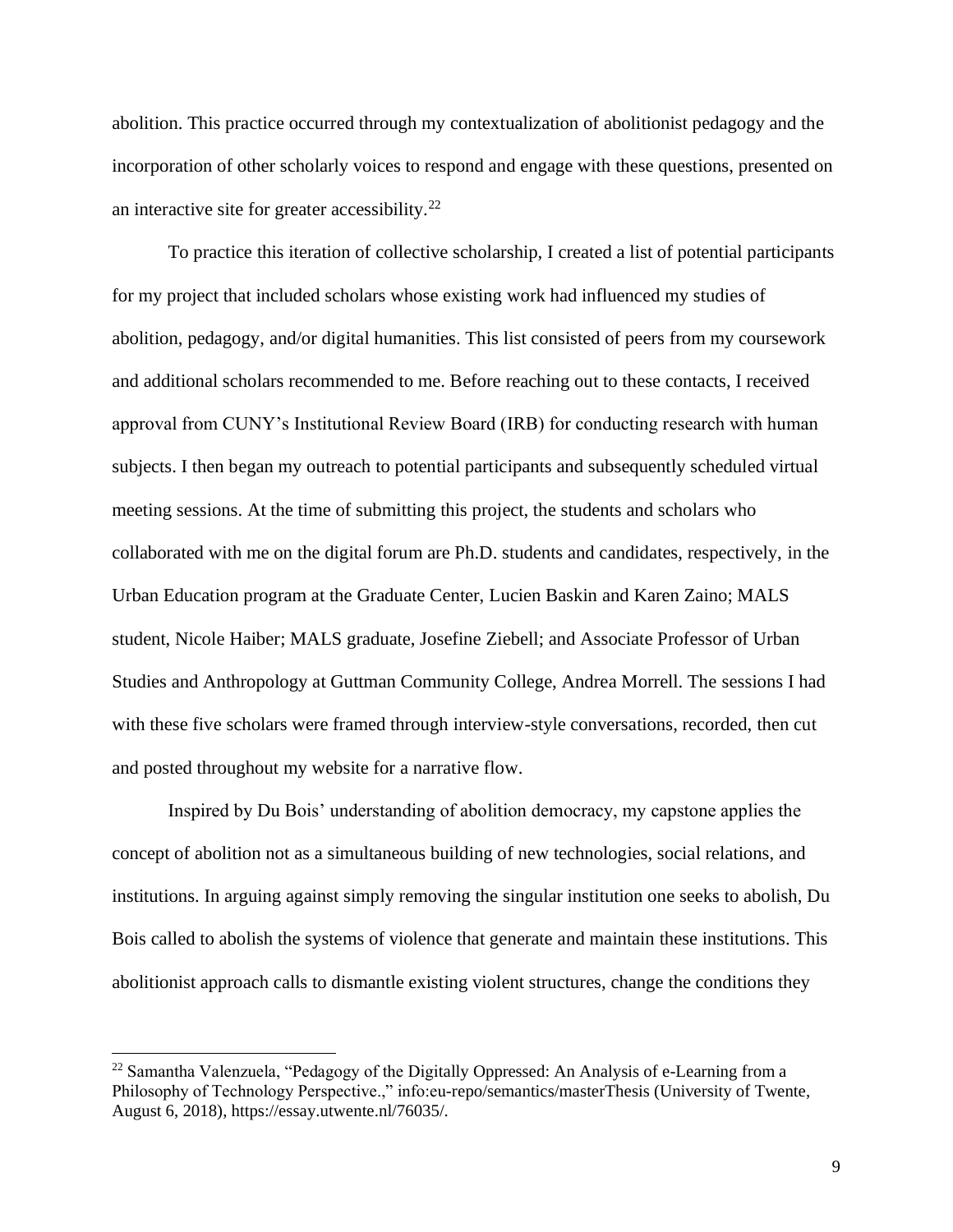created, and build new systems in their place.<sup>23</sup> Abolition therefore requires a cultural shift that reimagines new institutions and its social dynamics. Much of my research process was collecting existing scholarship on prison abolition, and applying their approach to abolition as an ongoing process or practice. I use this existing philosophy that abolition is a method not an outcome, and borrow Dylan Rodriguez's claim that one of the main modes of abolition today is pedagogical. This idea of abolition as pedagogy recognizes that we learn, teach, work, and live within an architecture of violence.<sup>24</sup> Rodriguez wrote this as an educator, to an audience of educators, in order to further surface the contradictions of educational institutions. This claim can be developed by applying Gilmore's logic that abolition requires us to "change everything," and through Du Bois' foundational claims about abolition democracy. These claims reveal a necessity to create sites of knowledge production and circulation, to be aware of the web of violence and organized abandonment intersecting with institutions including the university, and to think anew about how abolition might strategically work to reduce violence and re-organize communities.<sup>25</sup> Moreover, my capstone recalls Rodriguez's claims about the pedagogical aspect of abolitionism within the contradictory site of the university, and prompts us to imagine the utilization of abolitionist pedagogy outside of formal institutions.<sup>26</sup>

The CUNY Commons website that hosts my capstone outlines what this approach and application of an abolitionist practice could look like through a collaborative conversation, and how the positionality of abolitionist scholarship located in the academy affects and changes the possibilities of abolition created and maintained in the university. I asked all my participants

<sup>23</sup> DuBois, *Black Reconstruction in America 1860-1880*.

<sup>&</sup>lt;sup>24</sup> Rodriguez, "The Disorientation of the Teaching Act," 17.

<sup>25</sup>Ruth Wilson Gilmore, *Change Everything: Racial Capitalism and the Case for Abolition*, ed. Naomi Murakawa (Chicago: Haymarket Books, 2022); DuBois, *Black Reconstruction in America 1860-1880*. <sup>26</sup> "Revolutionary Left Radio: White Reconstruction: Domestic Warfare and the Logics of Genocide," accessed April 1, 2022, https://revolutionaryleftradio.libsyn.com/white-reconstruction.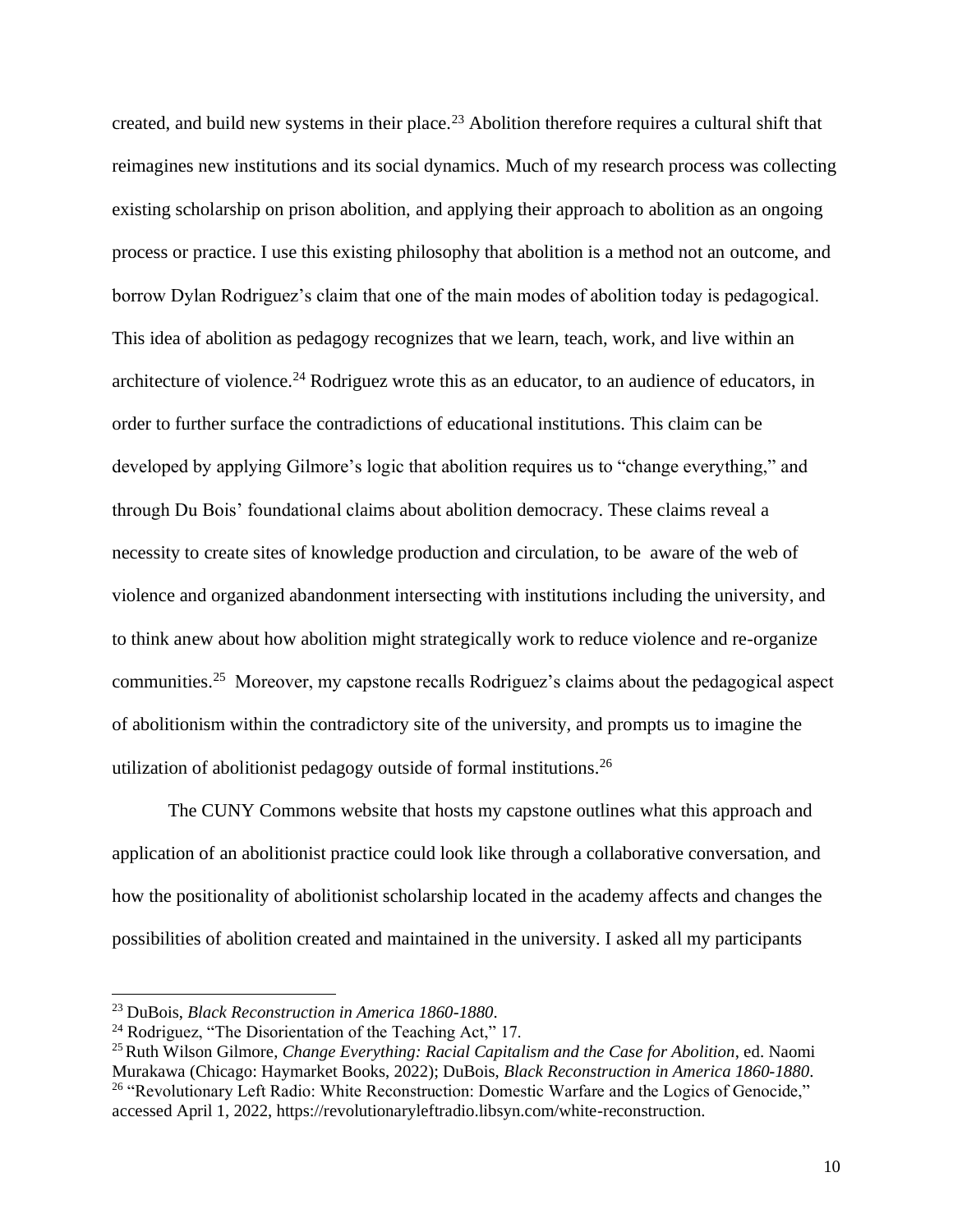similar questions to draw out ideas on these issues: What does abolitionist pedagogy look like to you? In content and in form? How does a practice of abolitionist pedagogy maintain abolitionist vision, possibilities, and imagination? And how do you think the university/academy might be restrictive of our imagination, if at all? In reply to these questions, many of my participants emphasized that necessary formations for existing abolitionist practices can and have been happening through the university; two collaborators are currently active participants in abolitionist organizing as well. The conversations included on my capstone website reveal a common sentiment: examining abolitionist efforts as they relate to prisons and policing is transferable to abolitionist organizing in the university.

#### **Interdisciplinary Research**

When one hears abolition in 2022, there's probably a tendency to associate it with prison abolition, and for good reason. I saw this firsthand when my project was being workshopped in the MALS Thesis Writing course. Although this project is indebted to explicitly prison abolitionist scholarship, I wanted to explore how the lineage of abolition and how reading abolition as a practice allows for an abolitionist framework to be applied in a Du Boisian sense of creating new educational opportunities. This sparked thinking about my position and my participants' positionality in higher education, and more generally academia's role in abolitionist pedagogy. In response to my question about how prison abolition relates to the unmaking of the university, particularly as it is a central site of abolitionist thinking, Urban Education doctoral student Lucien Baskin saw a connection between schools and prisons, claiming them both as sites of policing, confinement, and control, as well as sites of organizing, love, and radical pedagogy: "There is a radical potentiality of the [university] that I obviously don't see in prisons, while at the same time, as the university exists today, there is a foundation of violence to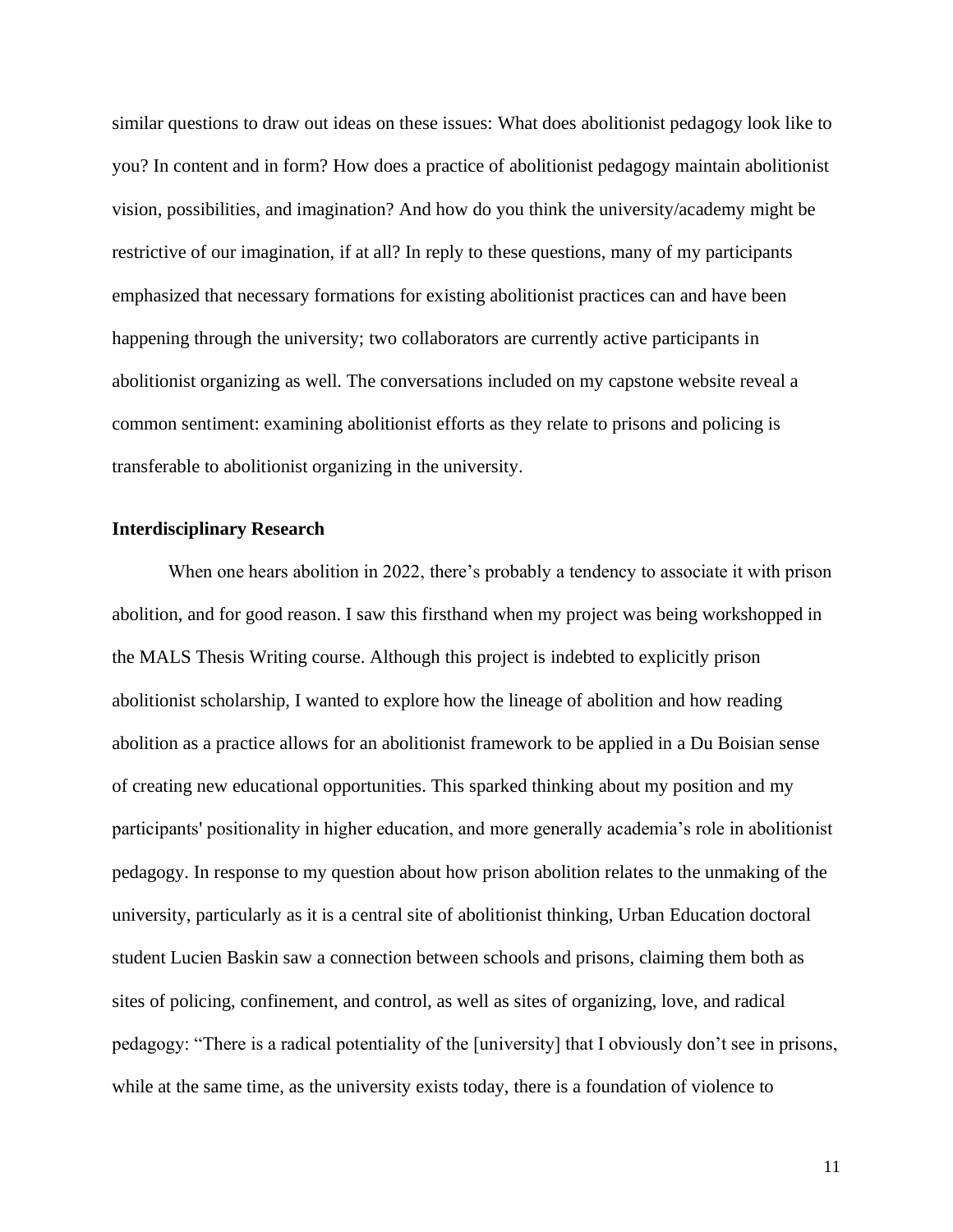them…[but] there is something in the possibility of coming together to study… the radical potential for abolition democracy and the role that schools play in that society."<sup>27</sup>

Baskin's insights illuminate a key part of my research, and one that arose in conversations with students and scholars. In short, abolitionist modes of thinking are already reshaping the university. In Gilmore's presidential address to the American Studies Association in 2011, she asks, what is to be done? Her answer is firm: "Organize. Infiltrate what already exists and innovate what doesn't."<sup>28</sup> Gilmore reminds the audience that their titles as academics working for universities also makes them workers. More so, she advocates for university workers to organize to confront their institutional roles as faculty and scholars, and to use teaching, theory, and philosophy as a guide. Here, too, she balances the utopian pursuit of abolitionism with its process of becoming. Robin D.G. Kelly's review of the speech explicitly states what Gilmore did not: in lingering on Gilmore's reference to Lenin's infamous question, Kelley remarks her connection signals that "'workplace organizing' in the academy must be transformative intellectual work—it's about creating insurgent scholarship in a collective setting that might advance the larger goal of freedom."<sup>29</sup> Gilmore's related remark in her address that "policy is the new theory" anticipates a lecture at Brown University in which Joy James calls for pragmatism that tends to material needs, without compromising abolitionist vision and desire. I explore James' further arguments about the limitations and possibility of abolitionism in the academy below. Though Gilmore and James both agree that theory can inform action, they also argue that abolitionist practice needs to mobilize, design, create, and act in response to urgent

<sup>27</sup> Lucien Baskin, *Practicing Abolition: A Digital Roundtable on Abolitionist Pedagogy*, accessed April 2, 2022, https://malscapstone.commons.gc.cuny.edu/#roundtable-abolitionist-pedagogy.

<sup>&</sup>lt;sup>28</sup>Ruth Wilson Gilmore, "What Is to Be Done?," *American Quarterly* 63, no. 2 (2011): 245–65, https://doi.org/doi:10.1353/aq.2011.0020.

<sup>29</sup>Robin D. G. Kelley, "What Is to Be Done?," *American Quarterly* 63, no. 2 (2011): 267–70, https://doi.org/doi:10.1353/aq.2011.0019.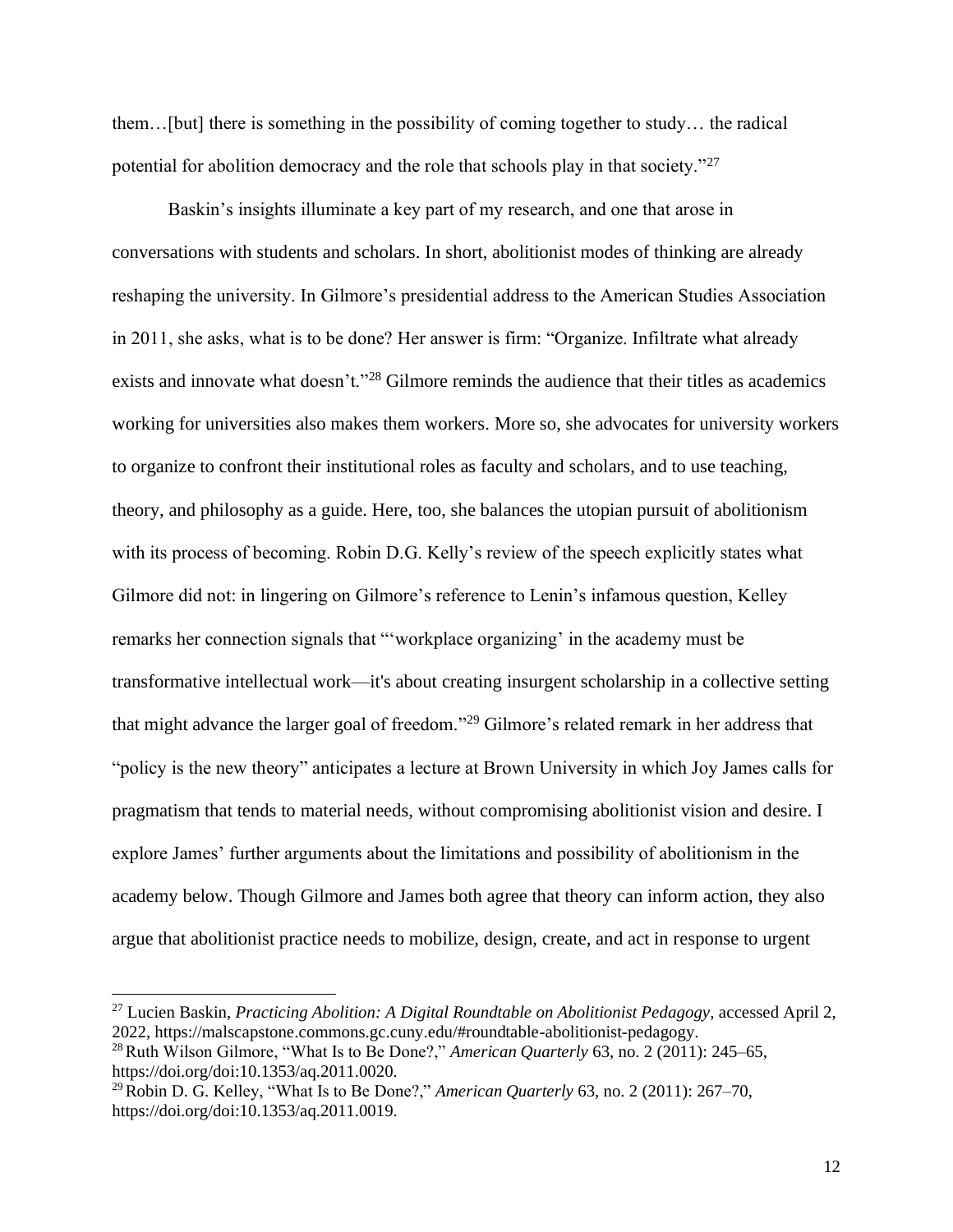demands made by the communities directly impacted by abolitionist efforts. Interestingly enough, all of my project participants who are educators reiterated that this balance was significant in their pedagogical approach. In our conversations, they discussed their responsibility to provide skill building and career preparation to their students, simultaneously instilling students with new ideas and knowledge and, as Karen Zaino mentioned, "support[ing] them to understand that they can want more from the world."30

#### **Radical Pedagogy as Abolitionist Pedagogy**

This balance of responding to material needs while maintaining an abolitionist vision can be found in the field of radical pedagogy, and reveals how Freire's legacy informs abolitionist pedagogy. Providing students tools to *read their world* is an effort to make them aware of the ubiquity of abolition and the structures it works against and builds.<sup>31</sup> Freirean pedagogy is concerned with the relationship between student and teacher, and the stagnant knowledge that gets caught in the so-called "banking system of education."<sup>32</sup> Per its descriptor, the banking system views the teacher in possession of all knowledge, depositing information to the oblivious student, who can only listen passively. These roles mimic socio-cultural oppression outside of the classroom, on a wider scale. This is part of the process of conscientization that Freire uses throughout his work. Conscientization establishes a pedagogy that confronts the social and political relations and contradictions of those engaging with the pedagogy and their terrain.<sup>33</sup> In what Freire refers to as *liberation education*, the contradiction of the oppressive teacher-student

<sup>30</sup> Karen Zaino, *Practicing Abolition: A Digital Roundtable on Abolitionist Pedagogy*, accessed April 2, 2022, https://malscapstone.commons.gc.cuny.edu/#roundtable-abolitionist-pedagogy.

<sup>31</sup> Paulo Freire, "The Importance of the Act of Reading," *Journal of Education* 165, no. 1 (January 1, 1983): 5–11, https://doi.org/10.1177/002205748316500103.

<sup>32</sup> Freire, *Pedagogy of the Oppressed*, 57.

<sup>33</sup> Freire, *Pedagogy of the Oppressed*.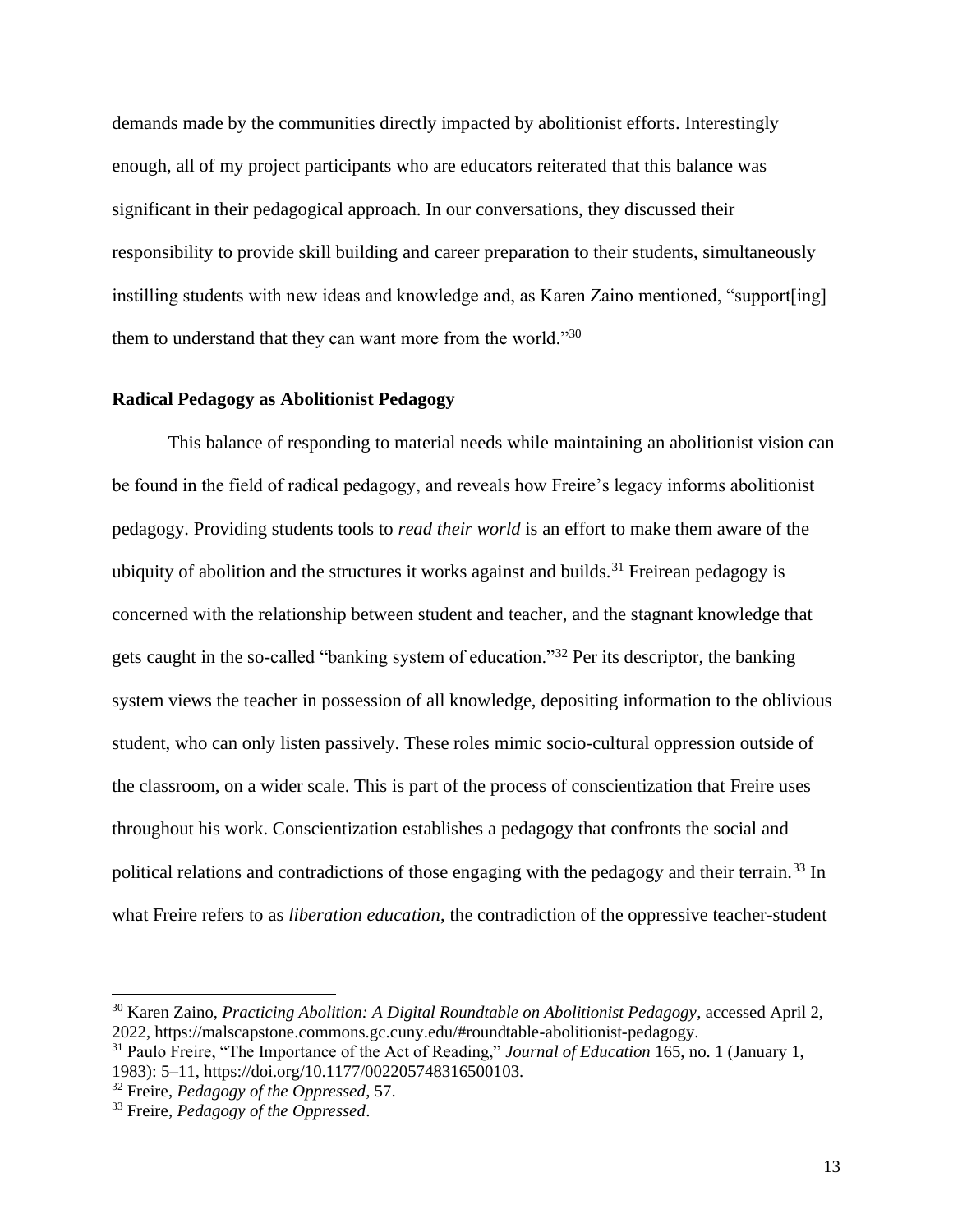relationship must be reconciled by adopting fluidity in these roles. Freire's peer, Henri Giroux, called his scholarship "the language of critique within the language of possibility."<sup>34</sup> Radical pedagogy scholars' notion of possibilities echoes contemporary abolitionist thinkers like Rodriguez, Gilmore, James, and Kaba who invoke the imagination to underscore this vision.<sup>35</sup>

James expands upon radical pedagogy and abolitionist imagination when she says political imagination is found at sites of struggle by subjects of exploitation, and it is not restricted by the boundaries of academia. She views students at these sites of struggle as the architects of abolitionism, further challenging traditional academic sources and modes of knowledge production that place the teacher at the center. James invokes Walter Rodney's guerilla intellectual and Gilmore's call to action to contextualize her role as an academic and advocate to find "a third way."<sup>36</sup> Walter Rodney conceptualized the "guerrilla intellectual" within institutional constraints, in an effort to ascribe the intellectual purpose of maintaining a relationship to educational institutions. Rodney's idea of "groundings" situates the work of scholars by foregrounding their interventions through a methodology that grounds knowledge production with the masses. Such groundings are particularly important for those who are directly affected by theories and systems of oppression being taught within the academy, particularly Black working class communities.<sup>37</sup> For Rodney, this looked like hosting public lectures at a Jamaican university's campus, *outside of the classroom*, where discussions covered

https://groundings.simplecast.com/episodes/joy-james.

<sup>34</sup> Henry A. Giroux, "Introduction," in *The Politics of Education: Culture, Power, and Liberation* (Westport: Greenwood Publishing Group, 1985), xxi.

<sup>35</sup>*CHANGE: A World Without Prisons*; Dylan Rodriguez, *White Reconstruction: Domestic Warfare and the Logics of Genocide* (New York: Fordham University Press, 2020).

<sup>36</sup> Joy James, *The Architects of Abolitionism: George Jackson, Angela Davis, and the Deradicalization of Prison Struggles,* (Brown University, 2019), https://www.youtube.com/watch?v=z9rvRsWKDx0; "The Plurality of Abolitionism | Groundings," accessed March 20, 2022,

<sup>37</sup> Walter Rodney, *The Groundings with My Brothers*, Reprint (London: Verso Books, 2019).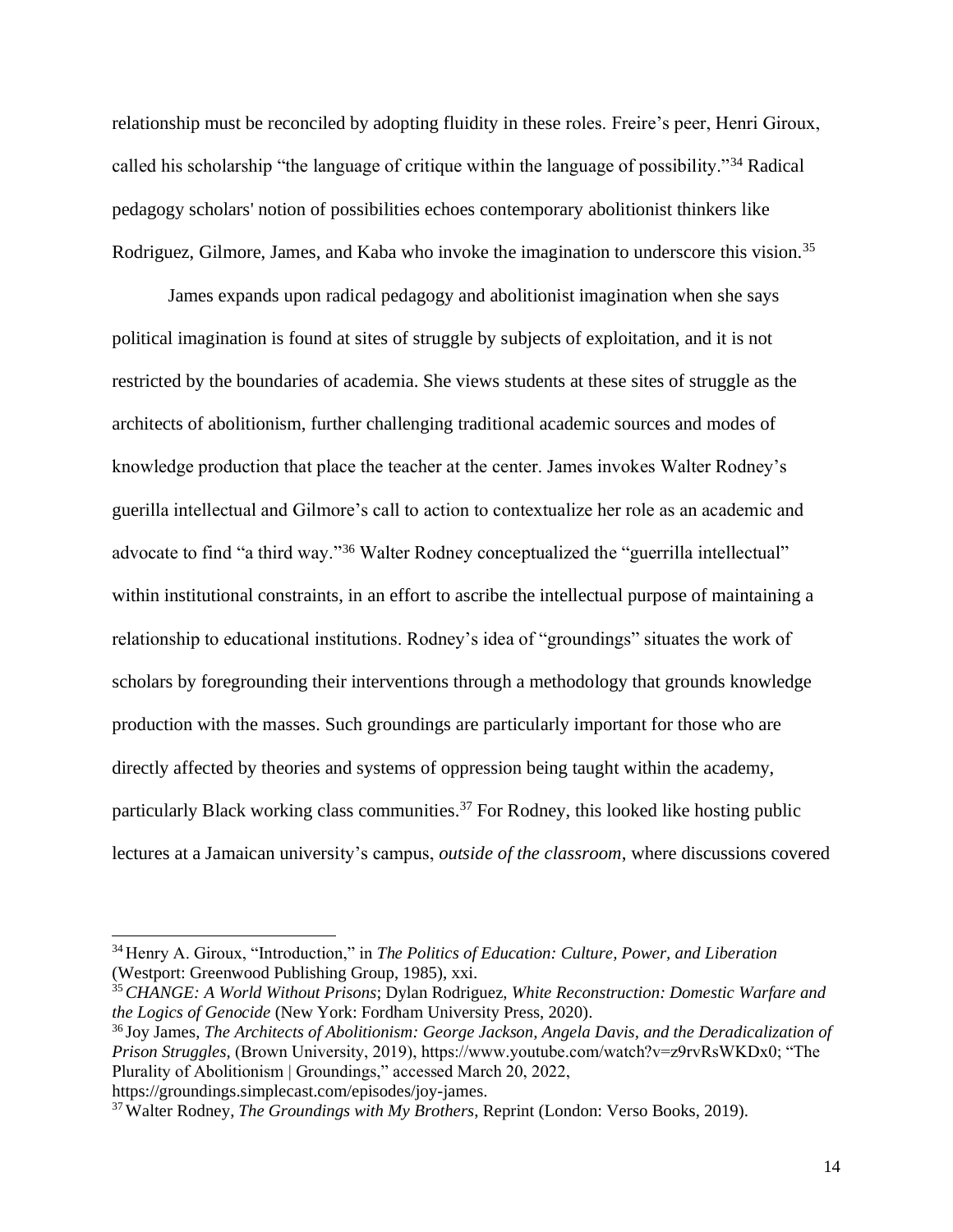geopolitics, Black power, and Marxism: "a sitting-down together to reason, to 'ground.'"<sup>38</sup> Groundings is notably not part of the critical pedagogy canon, though it makes a similar intervention as Freire does by blurring the lines between teacher and student.<sup>39</sup> Part of these shared pedagogies assign the value of knowledge production through praxis, which begins to explain the convergence between theory and practice.<sup>40</sup> Both Rodney and Freire demonstrate how pedagogies should respond to the urgency of social questions and "[meet] people where they are on both a physical and intellectual level." <sup>41</sup> They practiced their theories and implemented their pedagogies by traveling to various countries in service to the African diaspora and within South America, respectively. These practices are manifestations of the third way according to James, in that they travel to sites of struggle not bound by institutions or borders, and in their search for intellectual camaraderie. In my conversation with MALS student Nicole Haiber, she cited student organizing of the 1960s and the 2016 movement at Standing Rock as relevant examples for abolitionist pedagogy. Such student organizing created educational spaces for protest art, language lessons, or blockade building to respond to the conditions in those moments, and thereby asserted that the tasks of prioritizing material urgency are sometimes the tasks of education.<sup>42</sup>

### **Abolition in the University**

Though the university as a state apparatus is not a fixed conception, and many

<sup>38</sup> Rodney, 68.

<sup>&</sup>lt;sup>39</sup> Seneca Vaught, "'Grounding' Walter Rodney in Critical Pedagogy: Toward Praxis in African History," *South* 1, no. 1 (2015): 23.

<sup>40</sup> Paulo Freire, *The Politics of Education: Culture, Power, and Liberation* (Westport: Greenwood Publishing Group, 1985).

<sup>41</sup> Vaught, "'Grounding' Walter Rodney in Critical Pedagogy."

<sup>42</sup> Nicole Haiber, *Practicing Abolition: A Digital Roundtable on Abolitionist Pedagogy*, accessed April 2, 2022, https://malscapstone.commons.gc.cuny.edu/#roundtable-abolitionist-pedagogy.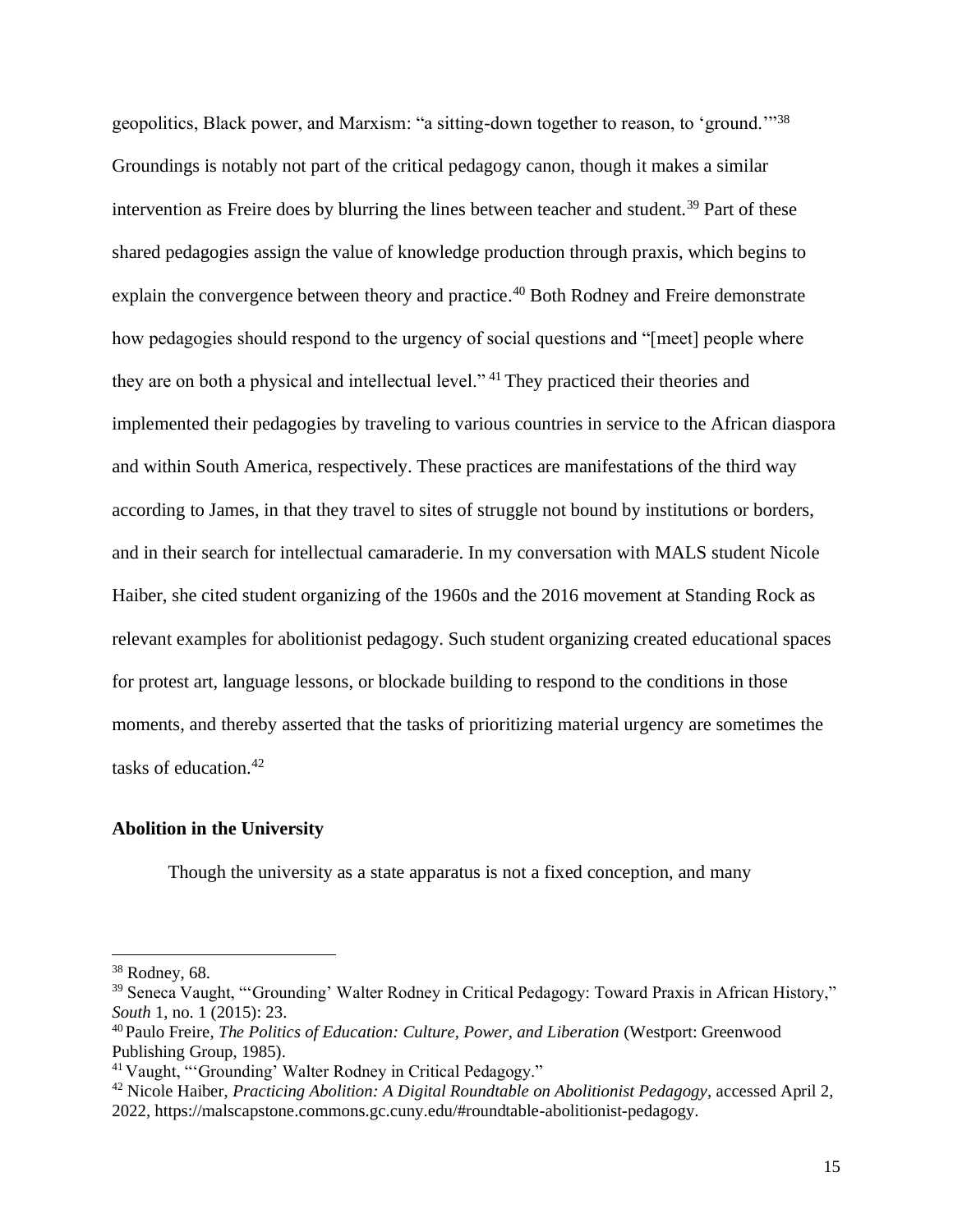contradictions exist within each unique formation, my capstone unintentionally took shape around the questions of the university and the state through a CUNY-specific lens. Several key CUNY and CUNY-adjacent American studies scholars helped to form my reply to those questions. Inspired by Rodney's pedagogical approach, Fred Moten and Stefano Harney named the undercommons as the site of fugitive academics, a "nonplace" of abolition: "It cannot be denied that the university is a place of refuge, and it cannot be accepted that the university is a place of enlightenment. In the face of these conditions one can only sneak into the university and steal what one can."<sup>43</sup> Harney and Moten's book, *The Undercommons,* relies on a critique of the state, one that produces and manages the university on behalf of capital. Ruth and Craig Gilmore expand on this involvement with the state through a Gramscian analysis of state power, one that argues that a transformed state and transformed politics are co-constitutive. *The Undercommons*  suggests that the university, "in the circle of the American state," reveals the fluctuating entanglement of the state and the university. The Gilmores argue that a proximity to the state despite co-optation and counterinsurgency efforts, as described by Ferguson and James in the following section— actually enables us to transform its ideology and legitimacy. When contending for us to "fight where the state is," the Gilmores reflect that the university, emboldened by state powers, is a worthy location of abolitionist organizing and possibility.<sup>44</sup>

Though a CUNY affiliation was not a prerequisite to participate in my capstone, and though I reached out to non-CUNY participants, upon the time of submitting this project all the participants are either faculty or graduate students at CUNY. To be sure, scholars' affiliation to a

<sup>43</sup> Stefano Harney and Fred Moten, *The Undercommons: Fugitive Planning & Black Study*, 1st edition (New York: Autonomedia, 2013), 26; Robin D. G. Kelley, "Black Study, Black Struggle," *Boston Review*, March 1, 2016, https://bostonreview.net/forum/robin-kelley-Black-struggle-campus-protest/. <sup>44</sup>Ruth Wilson Gilmore and Craig Gilmore, "Restating the Obvious," *Indefensible Space: The Architecture of the National Insecurity State*, January 1, 2007, 159.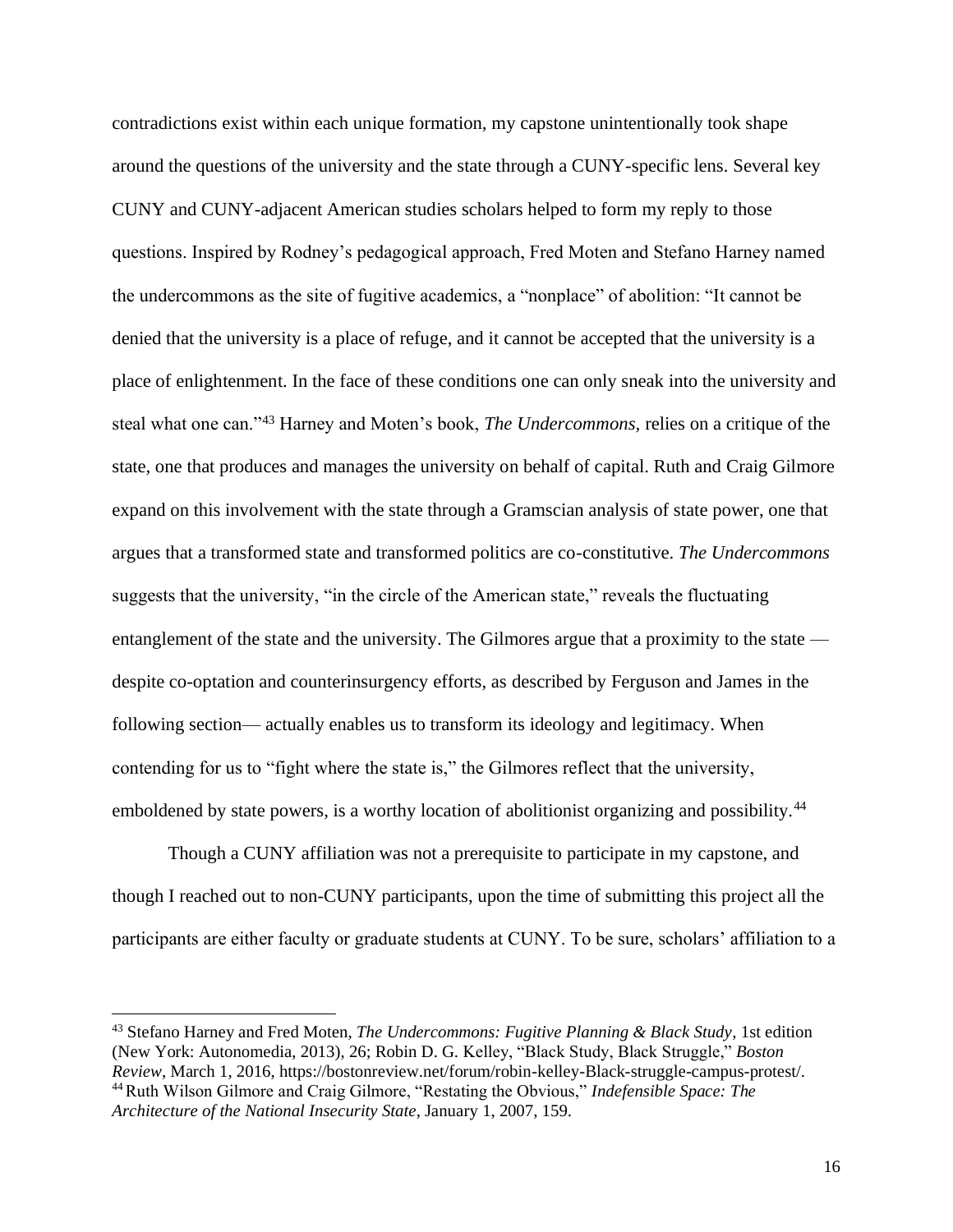school system and university affects their views on abolitionist pedagogy in the university. I found it noteworthy that my capstone participants often touched on how abolitionist practice exists already in organizing, in communities, and through relationships at CUNY. They echoed Gilmore's advocacy to demand more resources and educational opportunities from the state, the university, and CUNY. I asked my participants how they view the university's role in abolition and heard similar sentiments: free tuition, higher wages, and open admissions. These are all demands that have historical significance in the U.S. university system and at CUNY.

These responses signaled a contradiction of the university as a place of confinement and radical potential, as quoted earlier. This is also articulated in *We Demand: The University and Student Protests*, in which Roderick Ferguson stresses the importance of knowing one's historical position especially when taking up a liberation framework, especially in terms of his focus on the radical student movements in the 1960s and 70s. Ferguson analyzes the push and pull from other scholars —as discussed above— about pursuing social reorder through the university by categorizing the university as a site of contradiction.<sup>45</sup> In this historical recounting, Ferguson claims that interception by universities' administrative power is one of the ways this contradiction tends to resolve itself. The 1960s and 70s campus movements and their radical students demanded diversity on campus and in the curricula, and this was an explicit call for redistribution of power. Instead of recognizing an uneven field of power and personhood to transform academia, Ferguson argues that campus administration reduced student activism into a "personal grievance," extracting from the collective, institutional, and social changes intended from these demands.<sup>46</sup> In doing so, administrative power grows by certifying minority

<sup>45</sup> Roderick A. Ferguson, *We Demand: The University and Student Protests*, First edition (Berkeley: University of California Press, 2017).

 $46$  Ferguson, 25.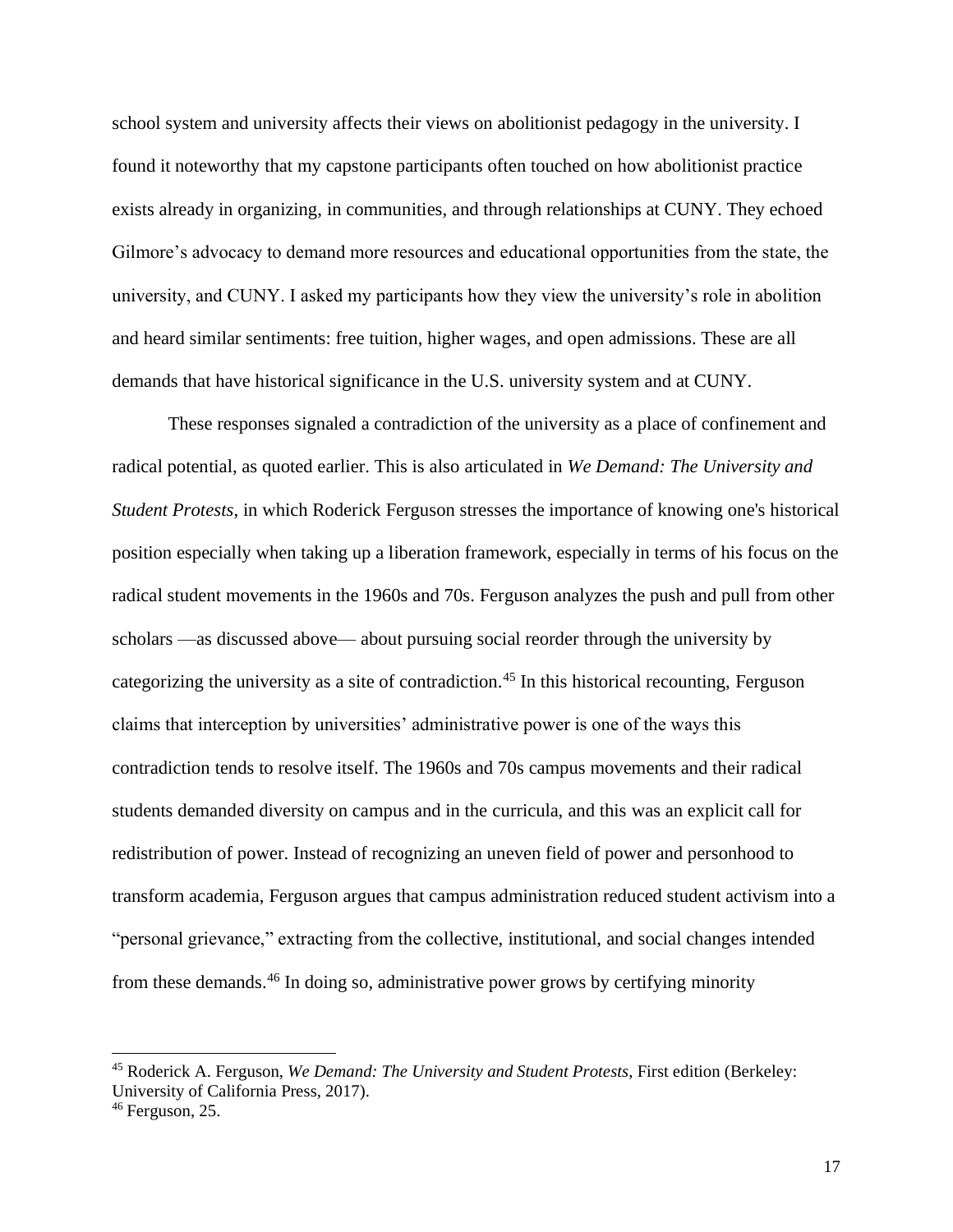personhood and denying insurgency. This included administrations feigning concern for student activists while co-opting their demands for diversity into a digestible bureaucratic model. The resulting changes did not occur as a result of student demands, but as the "administrative and bureaucratic response to those demands."<sup>47</sup> This echoes James' warning about the dangers of abolitionism becoming embedded in the academy, saying that if abolitionist language and imagination belong to the academy, then abolitionist desire becomes derivative and risks manipulation by the state.<sup>48</sup>

This problem of ideology in liberation efforts also aligns with Grace Kyungwon Hong's analysis of Black feminism in the university. She cites the Black feminist Barbara Christian to pose the idea of university access as important to abolitionism, and as important as what happens after students arrive. They thus echo the radical students' demands in Ferguson's account, who demanded access and relevancy in universities for the purpose of changing the climates of these institutions, and with the larger goal of social transformation. Citing James, Hong reminds us that the seminal Black feminist text by the Combahee River Collective (CRC) in 1977 is intersectional, but also explicitly anti-capitalist and socialist.<sup>49</sup> The demands and practices to widen access and increase representation often take similar shapes regardless of ideology —like diversity for transformation and diversity for bureaucratization— though the differences of these approaches lie in the goals and visions. These scholars use historical context to warn us that liberation struggles can still be co-opted through airbrushing their radical and revolutionary ideology.<sup>50</sup>

 $47$  Ferguson, 26.

<sup>48</sup> James, *The Architects of Abolitionism*.

<sup>&</sup>lt;sup>49</sup> Grace Hong, "The Future of Our Worlds': Black Feminism and The Politics of Knowledge in the University under Globalization," *Meridians* 8 (April 1, 2008): 107.

<sup>50</sup> James, *The Architects of Abolitionism*; Ferguson, *We Demand*.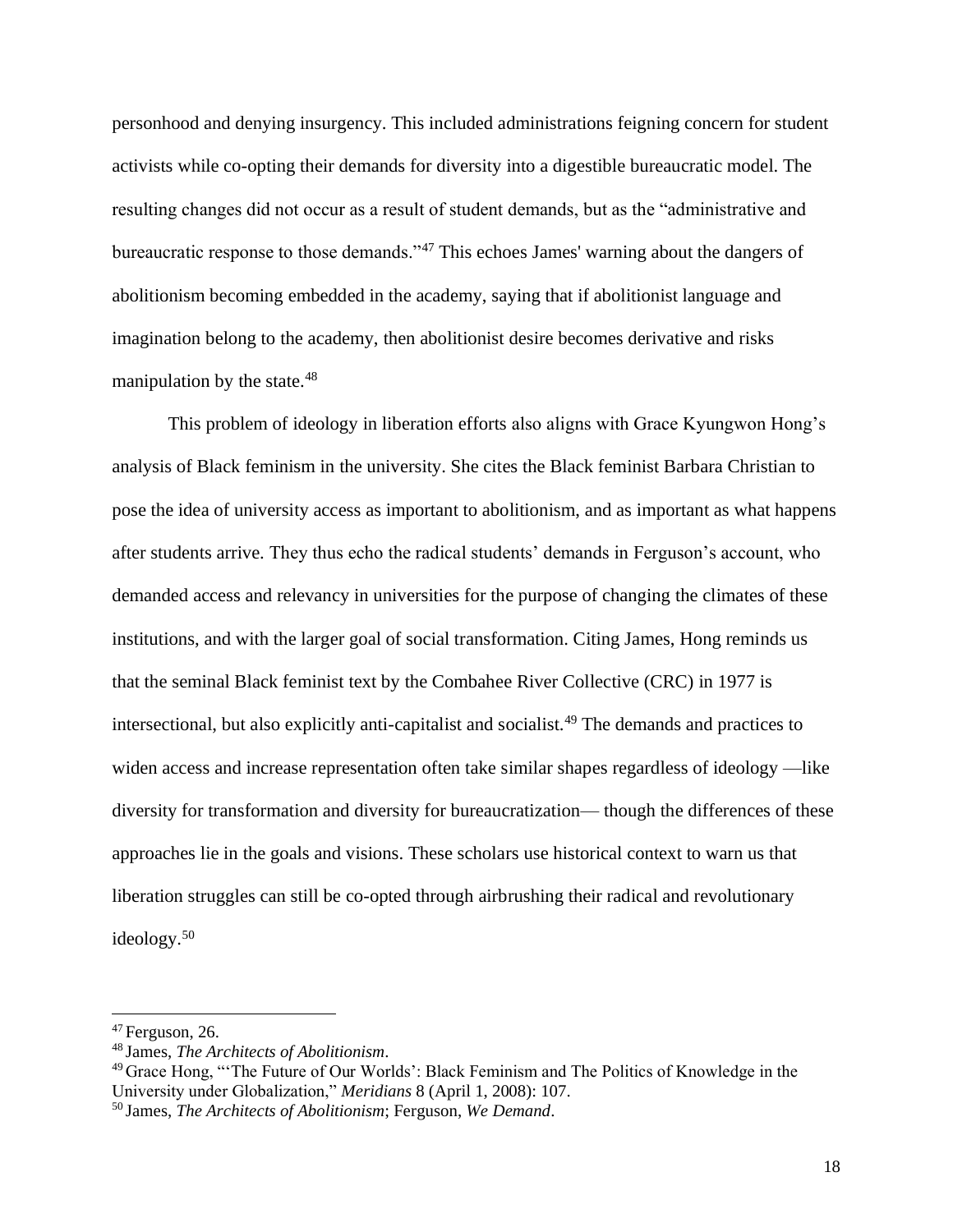Situated within the Black Radical Tradition, the Black feminist strand that emerges from the Combahee River Collective is vital in shaping my project's framework. The CRC's intersectional definition of Black feminism demonstrates that people are exploited differently; thus, abolition looks different for different people. For example, Keeanga-Yamahtta Taylor analyzes the significance of the CRC to create "entry points for Black women to engage in politics."<sup>51</sup> In searching for a definition of abolitionist pedagogy, part of my methodology was to locate threads of abolitionist practice through interdisciplinary scholarship. Using Taylor's idea of entry points —an intervention also noted in my conversation with Andrea Morrell— this methodology of spotting abolitionist thinking where abolitionism isn't explicitly announced was used in hopes of creating entry points to abolition.<sup>52</sup>

For example, when Hong goes on to position Black feminism as an epistemological practice that seeks to recreate the current university paradigm of knowledge production, this is itself an abolitionist pedagogy and practice. In presenting the field of Black feminism as a tool for challenging traditional structures of the university, Hong invokes the sentiment of another discipline, critical university studies (CUS). CUS is a fairly recent field that identifies the boundaries of the university as a site of "the circulation of knowledge, and of neoliberal restructuring."<sup>53</sup> CUS presents the problem of the modern U.S. university through its exploitation of graduate students' labor, its dependency on adjunct positions, its defunding of humanities programs, and its increasing corporatization.<sup>54</sup> The field also entertains the potential of

<sup>51</sup> Keeanga-Yamahtta Taylor, *How We Get Free: Black Feminism and the Combahee River Collective* (Haymarket Books, 2017), 5.

<sup>52</sup> Andrea Morrell, *Practicing Abolition: A Digital Roundtable on Abolitionist Pedagogy*, accessed April 2, 2022, https://malscapstone.commons.gc.cuny.edu/#roundtable-abolitionist-pedagogy.

<sup>53</sup> Jason Read, "University Experience: Neoliberalism Against the Commons," in *Toward a Global Autonomous University: Cognitive Labor, The Production of Knowledge, and Exodus*, First edition (New York: Autonomedia, 2009), 151.

<sup>54</sup> Jeffrey J. Williams, "Deconstructing Academe," *The Chronicle of Higher Education*, February 19,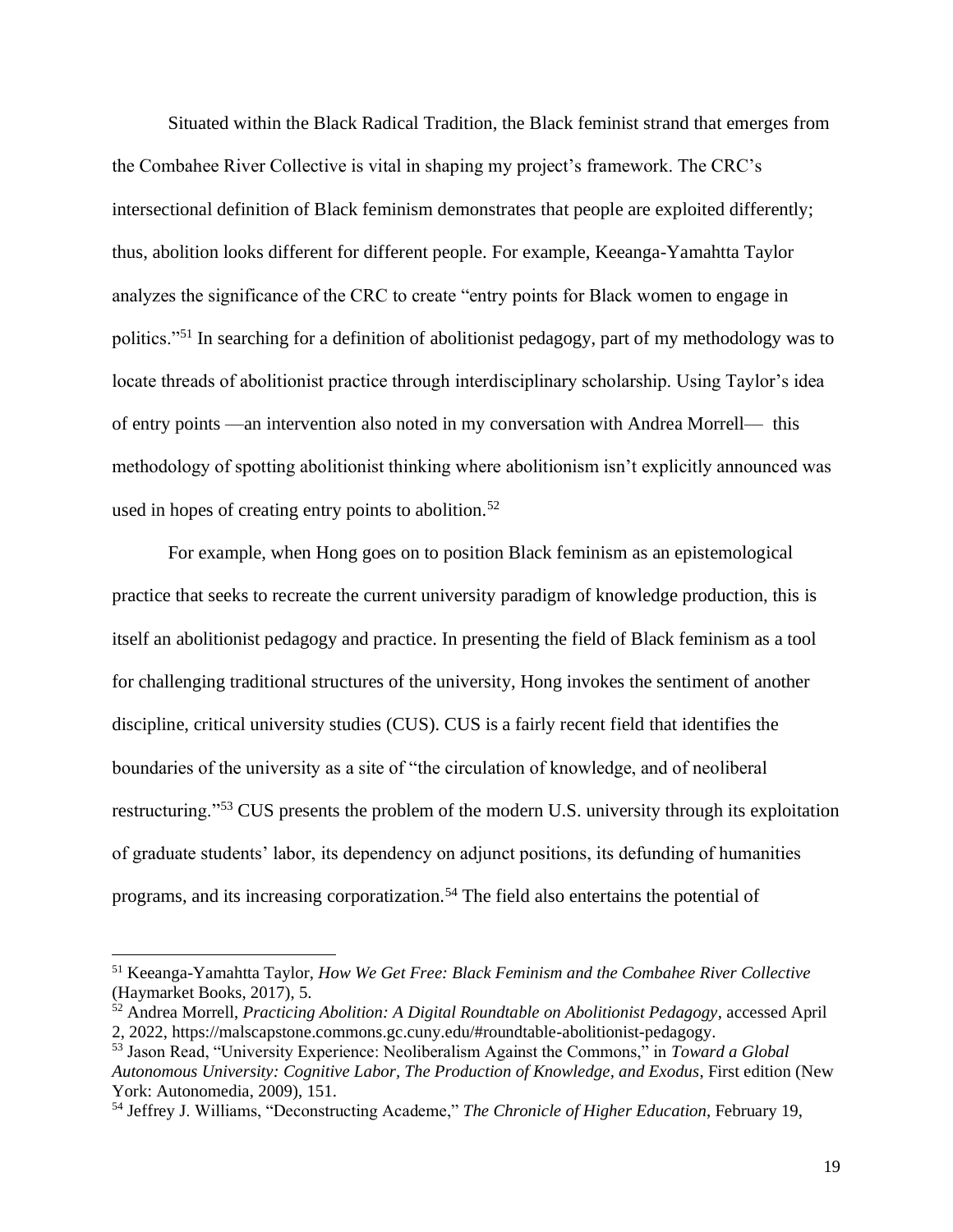"unmaking the university" as it asserts higher education as a public, democratic good. In "Abolitionist University Studies: An Invitation," the authors Abbie Boggs, Eli Meyerhoff, Nick Mitchell, and Zach Schwartz-Weinstein rely on CUS to apply a methodology of making abolition explicit.<sup>55</sup> They contextualize the university by referencing texts that link land theft and slavery to the building of universities, thereby emphasizing the accumulation of lands and resources embedded in settler colonialism, and position abolition against racial capitalism and liberalism. While universities' complicity to this historical violence differs, they operate under the same mechanism of social order, one that seeks to maintain it, not transform it. Thus, abolitionist university studies surfaces another contradiction of the university as an institution of control that holds space and potential for abolitionism. In our conversation, Karen Zaino also reminded me that the university is not exceptional in this historical framing, and Lucien Baskin echoed that the abolitionist framework of "change everything erases the border of the university and campus."<sup>56</sup> Abolitionist university studies argues that contending with this intertwined history creates an opportunity "to see universities as complex terrains with many conflicting and intersecting modes of world-making."<sup>57</sup> In sum, the abolitionist methodology intersects with the field of CUS to promote ways of seeing utopian endeavors as tangible.

In order to look at these practices and evaluate their utility and service to an abolitionist vision, particularly my discussions with other students and scholars, my capstone rehearses existing scholarship of abolitionist pedagogy, surveys what practices have been implemented, and scans where they appear locally. I acknowledge that I am not reinventing a conception of

20

<sup>2012,</sup> sec. The Review, https://www.chronicle.com/article/deconstructing-academe/.

<sup>55</sup> Abbie Boggs et al., "Abolitionist University Studies: An Invitation," accessed August 12, 2021, https://abolition.university/invitation/.

<sup>56</sup> Baskin, *Practicing Abolition*; Zaino, *Practicing Abolition*.

<sup>57</sup> Boggs et al., "Abolitionist University Studies."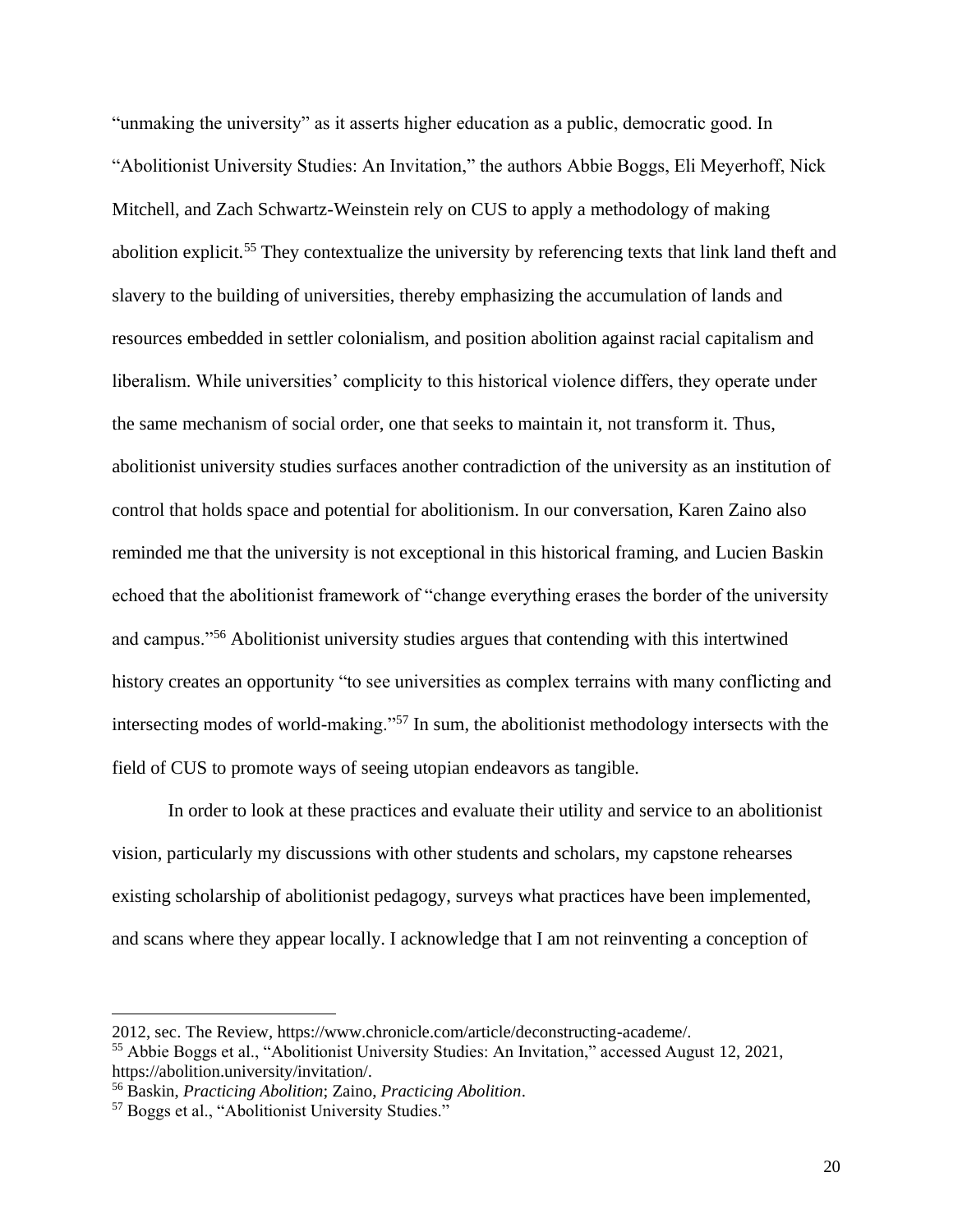abolitionist pedagogy, but I am situating my project within a historical, geographical, and temporal context, and I understand this to be a practice of critical pedagogy and abolitionist thinking.

Of course this methodology has its limitations; James' warning about diluting the revolutionary nature of abolition is a reminder that not every approach will produce abolitionist reality. James suggests there is a plurality of abolitionism that should be accounted for in any abolitionist practice and pedagogy. That is, abolition is not a singular formation, but instead consists of various, distinct approaches. To meet people where they are, with accompanying abolitionist possibility, means imagining abolitionism as a daily, historical practice that can be found in both academic disciplines and non-traditional scholarship. In extension of Gilmore's idea of abolition as a constant becoming, many abolitionist scholars envision a long timeline for the trajectory of abolition, acknowledging that abolition is "speculative futurity," a practice that is satisfied with producing a future reality that its practitioners may never experience.<sup>58</sup>

#### **Digital Methodology**

James, Rodriguez, and Gilmore's heavy emphasis on doing, not just knowing, informed my decision to do a capstone instead of a thesis. I conceptualized my project's form as a digital, open access platform in the spirit of melding theory and practice. Utilizing the ethos of collaborative and creative pedagogy, I wanted this project to not just present my individual scholarship —one that already relies on the scholarship of others— but showcase the intellectual cohesion of abolitionist scholarship. Presenting these theories and conversations about them in a virtual space brings this knowledge outside of the classroom. First, I researched CUNY's Digital Humanities program and track in the MALS program to further explore CUNY Commons and

21

<sup>58</sup> Rodriguez, *White Reconstruction*, 221.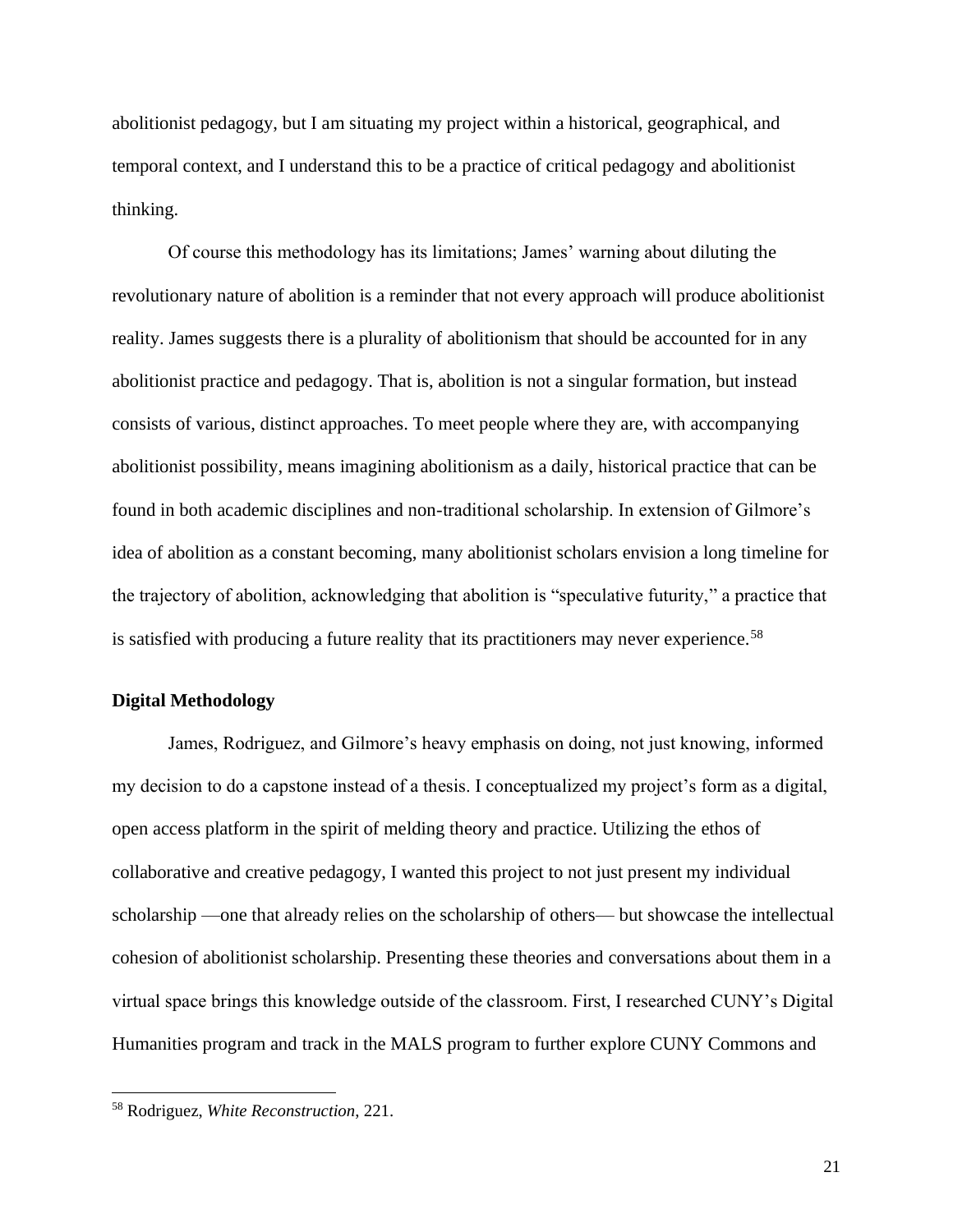CUNY Manifold as potential sites to host my capstone. I used both platforms throughout the MALS program, though CUNY Commons held a greater utility and presence to me during the past two years of remote learning, as most of my courses utilized the site for syllabi, class discussions, and assignments. Seeing the pedagogical possibility first-hand aided my decision to choose CUNY Commons, particularly as the platform allows for entirely open access sites. Any viewer can read and interact with the site without the limitations of account registration or any university affiliation.

There are quite a few virtual spaces that inspired my own. *Hybrid Pedagogy*, selfdescribed as "a community, a conversation, a collaboration, a school, and a journal," compiles resources, stories, and tools to form a website on digital critical pedagogy.<sup>59</sup> The founders of the online journal pull from Freire and bell hooks to create an academic, theoretical, and practical site that relies on collaboration and connection to share knowledge. Carmen Kynard's *Black Feminist Pedagogies* explores open coursework, syllabi, reading lists, and discussion forums.<sup>60</sup> The part of the site used for graduate coursework brings creativity and fun to abolitionist teaching and learning. Browsing other sites like *Abolition Journal*, *Abolitionist Futures*, and *Abolition Is* informed how resource sharing, including the use of study guides, are integral to digital abolitionist pedagogies.<sup>61</sup> MALS graduate Josefine Ziebell also recently completed a capstone project with a digital, site-based component. The project's site, *Queer and Trans Prison Voices*, hosts a sonic archive of incarcerated voices and a podcast series with activists, scholars, and artists in the abolitionist movement. I view her digital capstone as an abolitionist practice of

<sup>59</sup> "Hybrid Pedagogy | About," Hybrid Pedagogy, December 31, 2015, https://hybridpedagogy.org/about/. <sup>60</sup> Carmen Kynard, "Black Feminist Pedagogies," Black Feminist Pedagogies, accessed March 26, 2022, http://www.Blackfeministpedagogies.com/.

<sup>&</sup>lt;sup>61</sup> "Abolition Journal," Abolition Journal, accessed March 26, 2022, https://abolitionjournal.org/; "Reading List," Abolitionist Futures, accessed March 13, 2022, https://abolitionistfutures.com/readinglists; "Abolition Is...," Abolition Is..., accessed March 26, 2022, https://abolition-is.com.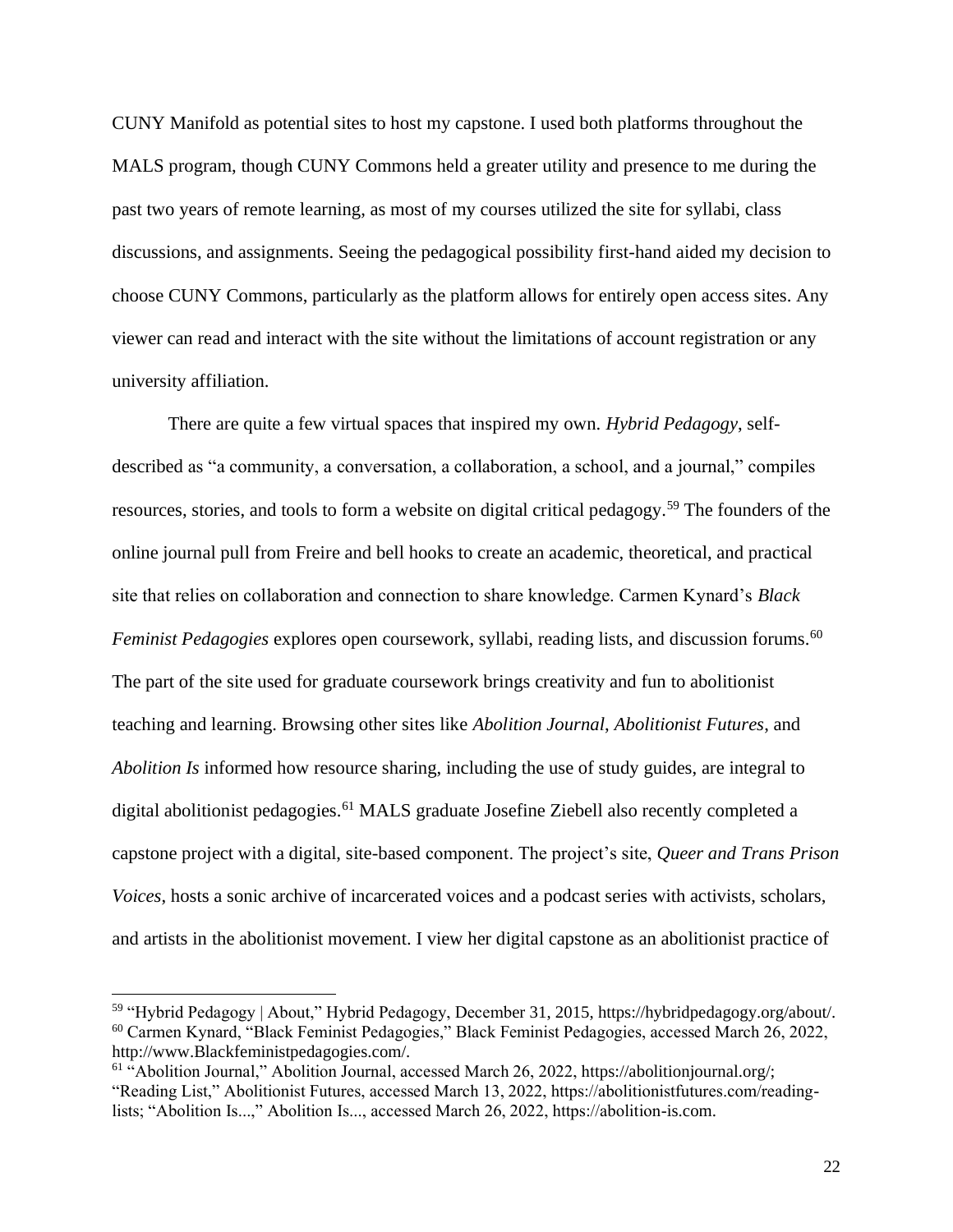educational, collective study.<sup>62</sup>

In one blog post, the founders of *Hybrid Pedagogy* quote bell hooks: "At its best, teaching is a caring profession."<sup>63</sup> This statement reveals another parallel to abolition, as building apparatuses of care is a process of abolition democracy. Lucien Baskin stated that love and care were the object of abolition, and Nicole Haiber viewed care at the center of abolitionist pedagogy.<sup>64</sup>And in a podcast episode featured as part of her capstone project, Josefine Ziebell noted that abolition is not just about institutions, but rethinking our understandings of community.<sup>65</sup> My own project wasn't born out of teaching experience or in pursuance of a teaching profession, but one as a student whose experience of learning was exciting enough to bring outside the classroom. My capstone provided self-reflection as a student. I activated Freire's teacher-student dialectic to collaborate with other students, teachers, and studentteachers to reflect on the practice of abolition, their pedagogical approach, and the prospect of abolitionist pedagogy. My digital methodology intended to explore abolitionist pedagogy not as prescribed or static, but a relational method to adopt and continuously adapt.

#### **Continuation of the Project**

The nature of my capstone as a digital asynchronous forum on an open access website offers potential for use after formal submission to the MALS program. As stated previously, I chose CUNY Commons for its accessibility to people outside of CUNY or any institution to

<sup>62</sup> Josefine Ziebell, "Queer and Trans Prison Voices: A Podcast Archive on Prison Abolition," Manifold @CUNY, accessed April 6, 2022, https://cuny.manifoldapp.org/projects/queer-and-trans-prison-voices. <sup>63</sup> Jesse Stommel, Chris Friend, and Sean Michael Morris, "Critical Digital Pedagogy: A Collection," Hybrid Pedagogy, July 31, 2020, https://hybridpedagogy.org/critical-digital-pedagogy/.

<sup>64</sup> Baskin, *Practicing Abolition*; Haiber, *Practicing Abolition*.

<sup>65</sup> Josefine Ziebell, "'Episode 2: Abolition as Praxis with Dylan Rodriguez,'" Podcast Series: Queer & Trans Voices, accessed April 6, 2022, https://cuny.manifoldapp.org/projects/queer-and-trans-prisonvoices/resource-collection/podcast-series-queer-and-trans-prison-voices/resource/episode-2-abolition-aspraxis-with-dylan-rodriguez.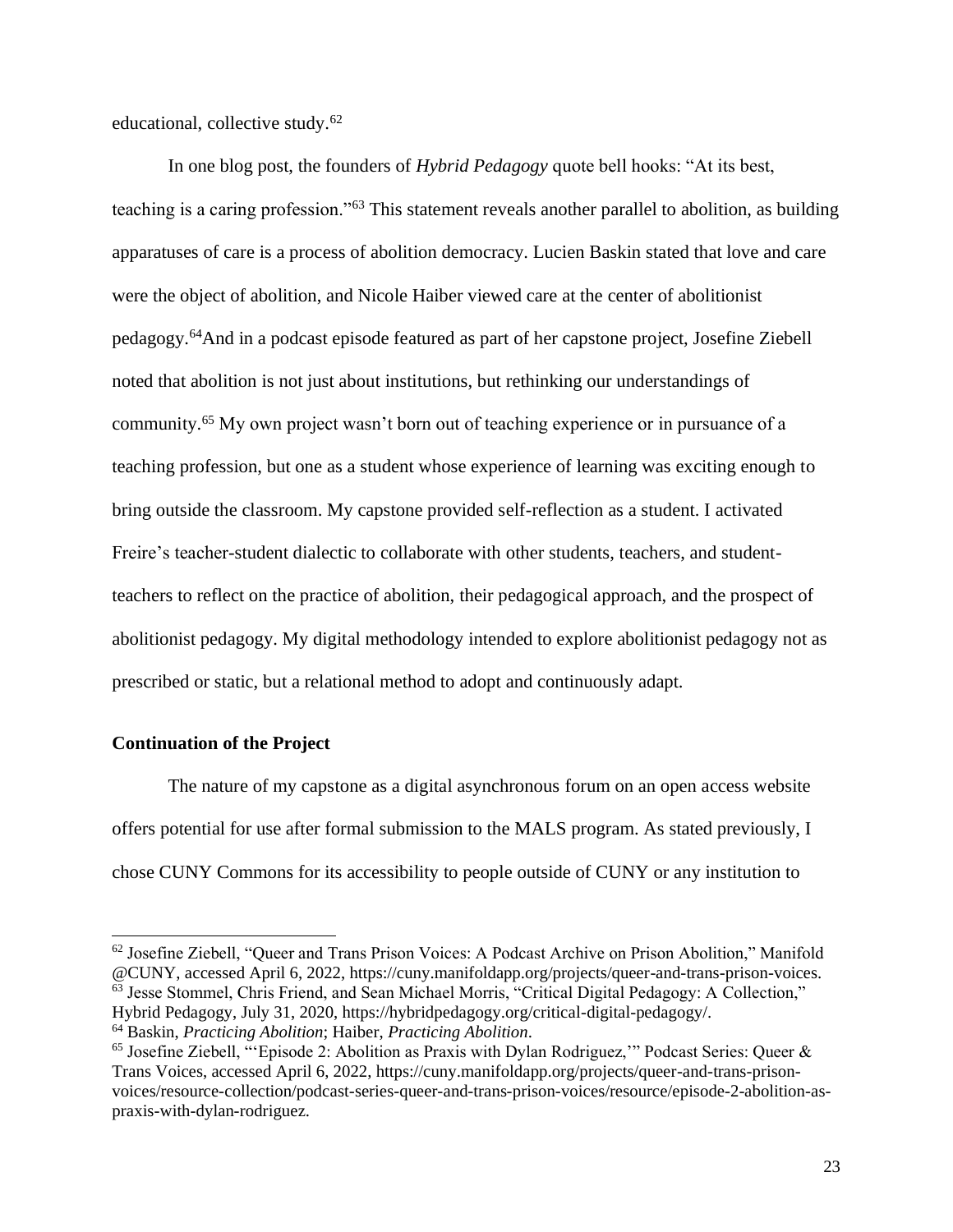view and interact with the site. Any visitor to the site is invited to comment and contribute to the existing conversation. I also welcome the opportunity to expand the roundtable further in the future; my initial outreach included more than the five participants mentioned above, but I was time-limited with finding a larger number of participants. In particular, I hope to add more racial, gender, and institutional inclusion in future discussions. Additionally, I was intentional about one of the site sections hosting an abbreviated glossary of key terms. This idea was in part due to the collaborative feedback from MALS peers during our Thesis Writing Workshop, where they saw early iterations of the site's contents and prompted further explanation and interest in certain topics and terminology presented in my capstone. With this section in mind, I imagine the site to be a resource for other scholars as an aid in their research, or to further their interest in abolitionist pedagogy, or for insight on digital and collaborative capstone projects.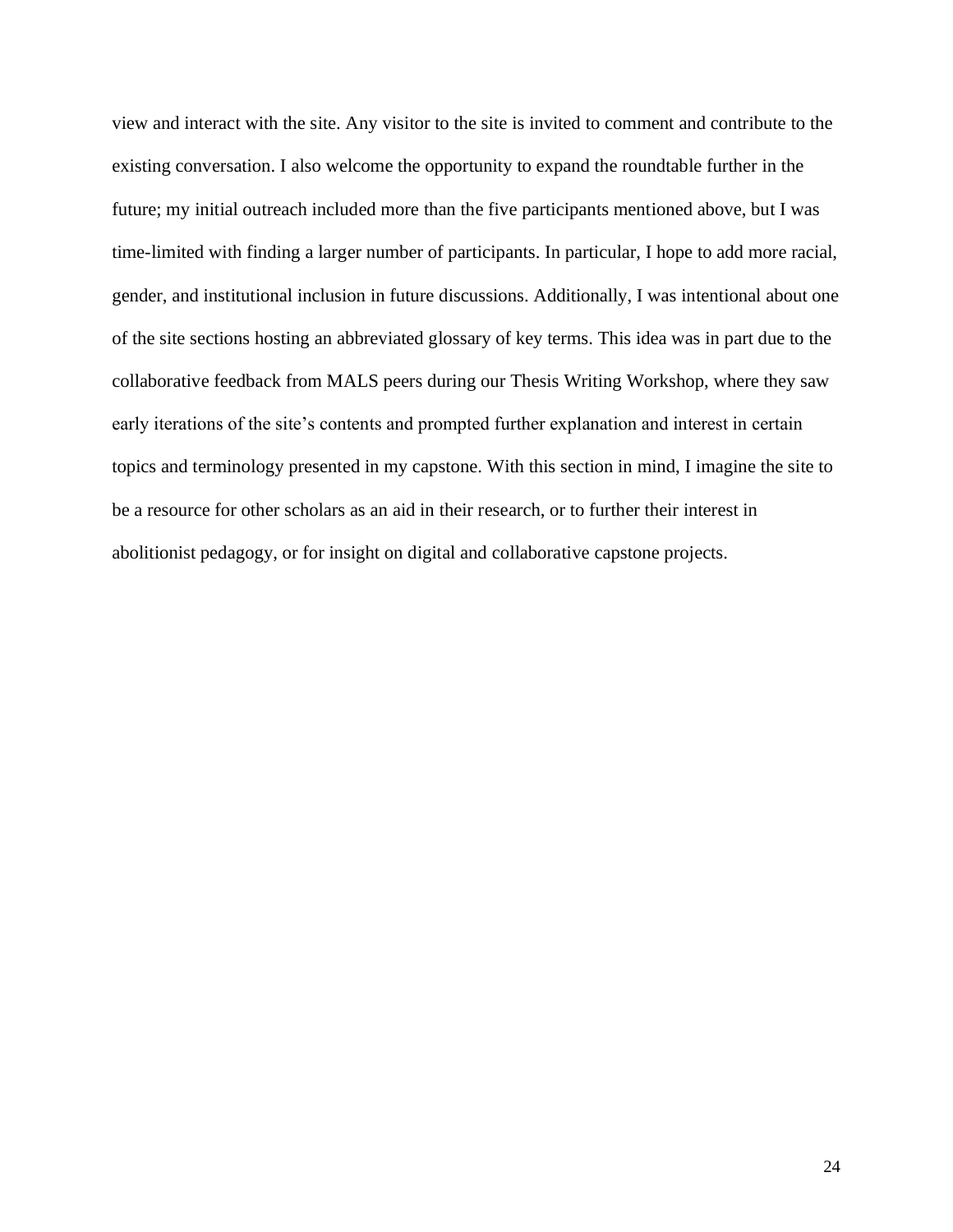#### Bibliography

Abolition Is... "Abolition Is..." Accessed March 26, 2022. https://abolition-is.com.

Abolition Journal. "Abolition Journal." Accessed March 26, 2022. https://abolitionjournal.org/.

Keywords. "American Cultural Studies," March 19, 2015.

https://keywords.nyupress.org/american-cultural-studies/.

- Baskin, Lucien. *Practicing Abolition: A Digital Roundtable on Abolitionist Pedagogy*. Accessed April 2, 2022. https://malscapstone.commons.gc.cuny.edu/#roundtable-abolitionistpedagogy.
- Boggs, Abbie, Eli Meyerhoff, Nick Mitchell, and Zach Schwartz-Weinstein. "Abolitionist University Studies: An Invitation." Accessed August 12, 2021. https://abolition.university/invitation/.
- Brim, Matt. *Poor Queer Studies: Confronting Elitism in the University*. Durham: Duke University Press Books, 2020.
- *CHANGE: A World Without Prisons - Ruth Wilson Gilmore in Conversation with Mariame Kaba*, 2020. https://www.youtube.com/watch?v=oeQmVpnRMYE.
- Davis, Angela Y. *Abolition Democracy: Beyond Empire, Prisons, and Torture*. New York: Seven Stories Press, 2011.

DuBois, W.E.B. *Black Reconstruction in America 1860-1880*. New York: Free Press, 1999.

- Eng, David. "The Civil and the Human." *American Quarterly* 64, no. 2 (2012): 205–12. https://doi.org/10.1353/aq.2012.0015.
- Ferguson, Roderick A. *We Demand: The University and Student Protests*. First edition. Berkeley: University of California Press, 2017.

Freire, Paulo. *Pedagogy of the Oppressed*. New York: Continuum, 1986.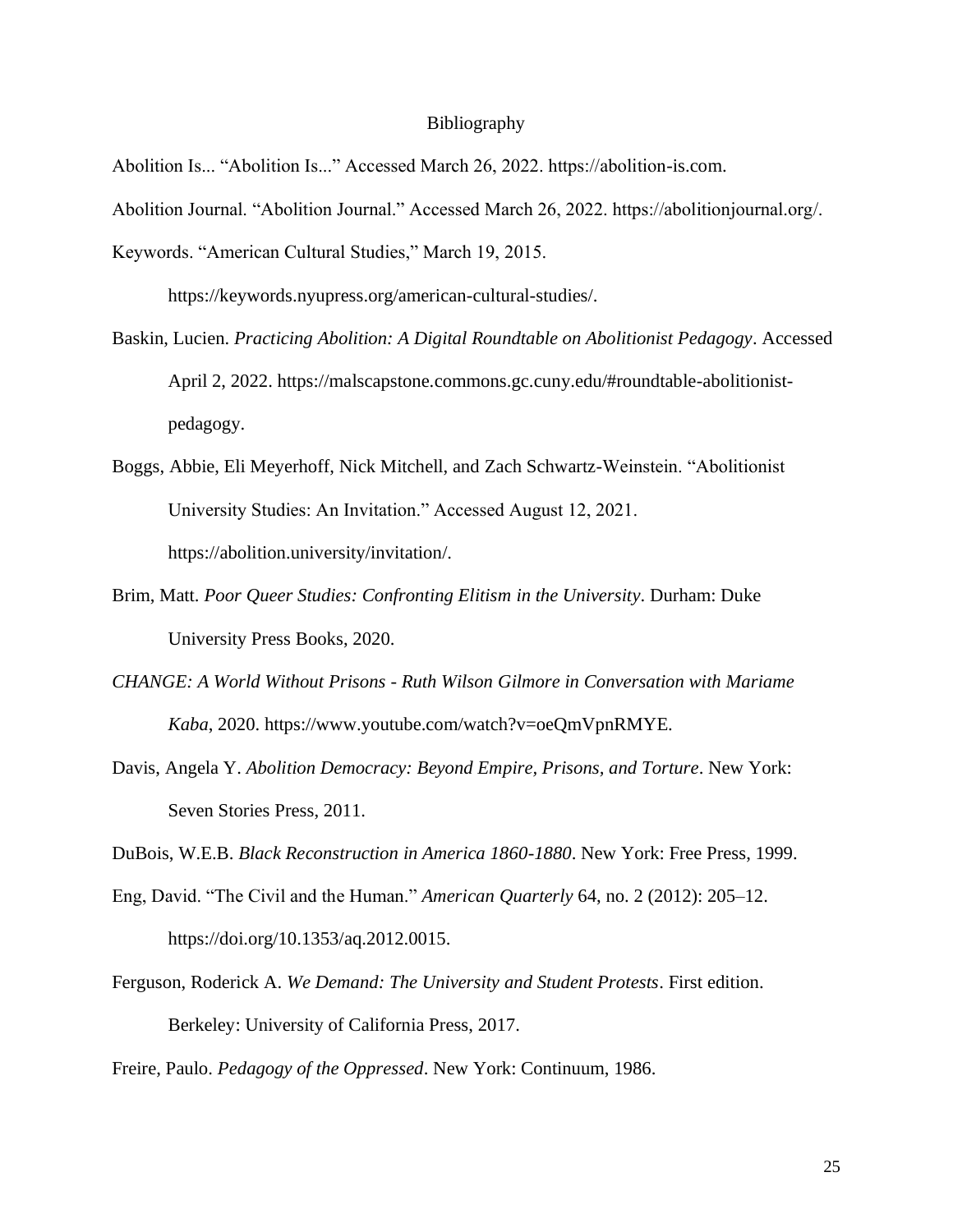- ———. "The Importance of the Act of Reading." *Journal of Education* 165, no. 1 (January 1, 1983): 5–11. https://doi.org/10.1177/002205748316500103.
- ———. *The Politics of Education: Culture, Power, and Liberation*. Westport: Greenwood Publishing Group, 1985.
- Gilmore, Ruth Wilson. *Change Everything: Racial Capitalism and the Case for Abolition*. Edited by Naomi Murakawa. Chicago: Haymarket Books, 2022.
- ———. "Making Abolition Geography in California's Central Valley with Ruth Wilson Gilmore." The Funambulist Magazine. Accessed June 18, 2020.

https://thefunambulist.net/making-abolition-geography-in-californias-central-valley-withruth-wilson-gilmore.

- ———. "Prisons and Class Warfare: An Interview with Ruth Wilson Gilmore." *Verso Books* (blog), August 2, 2018. https://www.versobooks.com/blogs/3954-prisons-and-classwarfare-an-interview-with-ruth-wilson-gilmore.
- ———. "Public Enemies and Private Intellectuals: Apartheid USA." *Race & Class* 35, no. 1 (July 1993): 69–78. https://doi.org/10.1177/030639689303500107.
- ———. "What Is to Be Done?" *American Quarterly* 63, no. 2 (2011): 245–65. https://doi.org/doi:10.1353/aq.2011.0020.
- Gilmore, Ruth Wilson, and Craig Gilmore. "Restating the Obvious." *Indefensible Space: The Architecture of the National Insecurity State*, January 1, 2007.
- Giroux, Henry A. "Introduction." In *The Politics of Education: Culture, Power, and Liberation*. Westport: Greenwood Publishing Group, 1985.
- Haiber, Nicole. *Practicing Abolition: A Digital Roundtable on Abolitionist Pedagogy*. Accessed April 2, 2022. https://malscapstone.commons.gc.cuny.edu/#roundtable-abolitionist-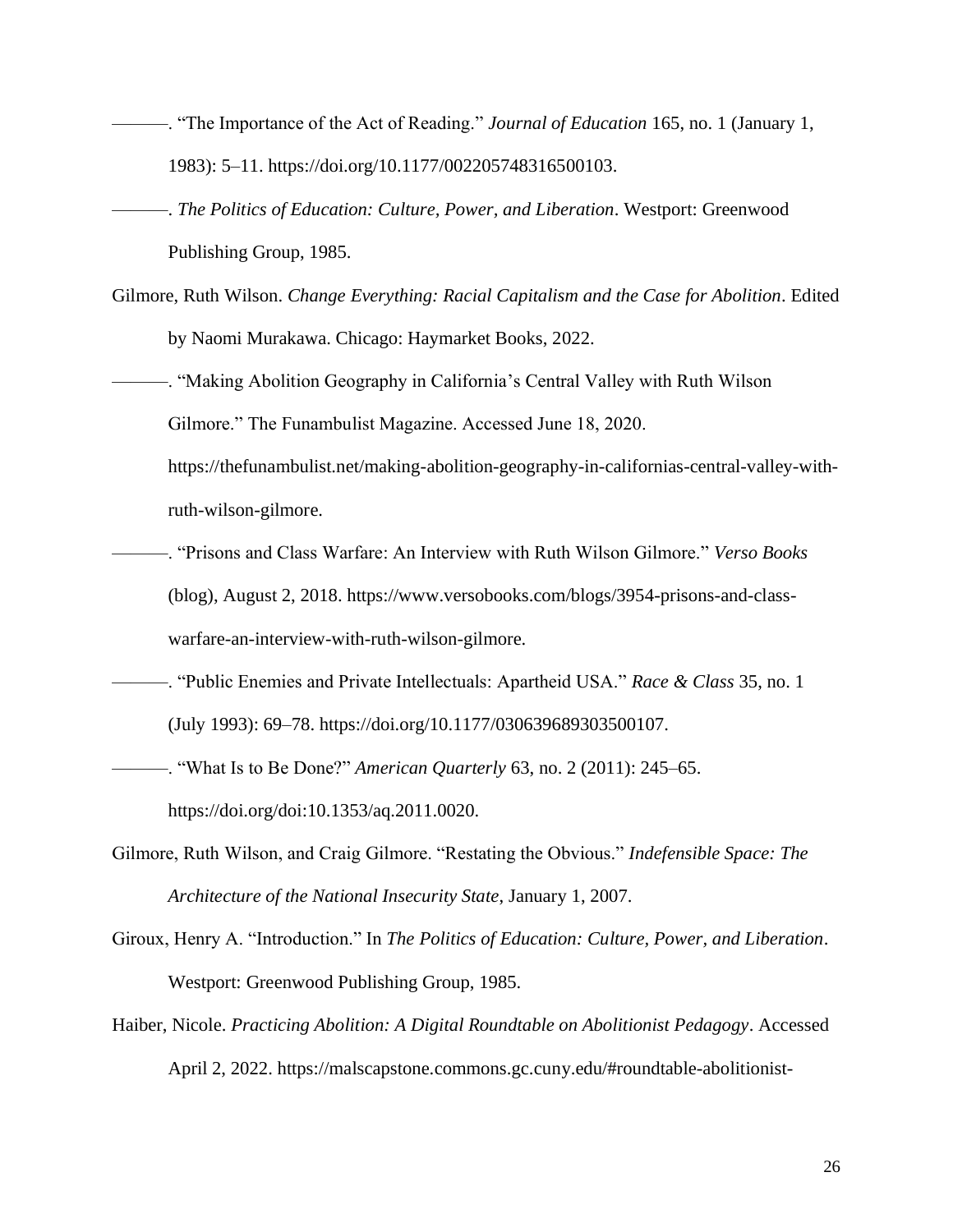pedagogy.

Harney, Stefano, and Fred Moten. *The Undercommons: Fugitive Planning & Black Study*. 1st edition. New York: Autonomedia, 2013.

Hayes, Chris. "Why Is This Happening? The Chris Hayes Podcast: Abolishing Prisons with Mariame Kaba." Accessed March 19, 2022. https://podcasts.apple.com/us/podcast/abolishing-prisons-with-mariamekaba/id1382983397?i=1000457157242.

Hong, Grace. "'The Future of Our Worlds': Black Feminism and The Politics of Knowledge in the University under Globalization." *Meridians* 8 (April 1, 2008): 95–115.

Hybrid Pedagogy. "Hybrid Pedagogy | About," December 31, 2015. https://hybridpedagogy.org/about/.

- James, Joy. *The Architects of Abolitionism: George Jackson, Angela Davis, and the Deradicalization of Prison Struggles.* Brown University, 2019. https://www.youtube.com/watch?v=z9rvRsWKDx0.
- Kelley, Robin D. G. "Black Study, Black Struggle." *Boston Review*, March 1, 2016. https://bostonreview.net/forum/robin-kelley-Black-struggle-campus-protest/. ———. "What Is to Be Done?" *American Quarterly* 63, no. 2 (2011): 267–70. https://doi.org/doi:10.1353/aq.2011.0019.
- Kynard, Carmen. "Black Feminist Pedagogies." Black Feminist Pedagogies. Accessed March 26, 2022. http://www.Blackfeministpedagogies.com/.
- Lorde, Audre. "The Master's Tools Will Never Dismantle the Master's House." In *Sister Outsider: Essays and Speeches*, Reprint, Revised. Trumansburg: Crossing Press, 2007.

Love, Bettina. *We Want to Do More Than Survive: Abolitionist Teaching and the Pursuit of*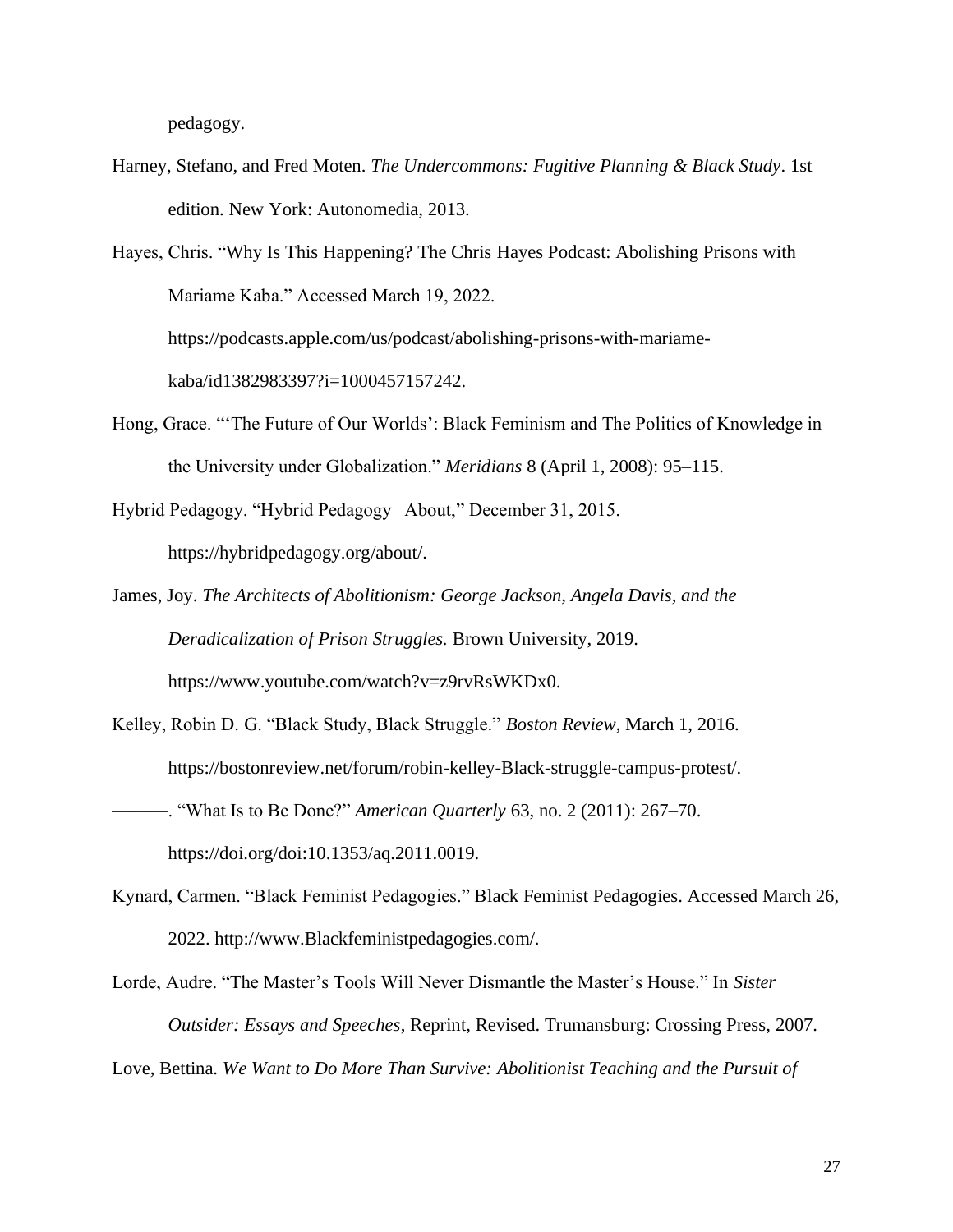*Educational Freedom*. Boston: Beacon Press, 2019.

- Melamed, Jodi. "The Spirit of Neoliberalism: From Racial Liberalism to Neoliberal Multiculturalism." *Social Text* 24, no. 4 (89) (December 1, 2006): 1–24.
- Morrell, Andrea. *Practicing Abolition: A Digital Roundtable on Abolitionist Pedagogy*. Accessed April 2, 2022. https://malscapstone.commons.gc.cuny.edu/#roundtableabolitionist-pedagogy.
- Parris, LaRose. *Being Apart: Theoretical and Existential Resistance in Africana Literature*. Charlottesville: University of Virginia Press, 2015.
- Read, Jason. "University Experience: Neoliberalism Against the Commons." In *Toward a Global Autonomous University: Cognitive Labor, The Production of Knowledge, and Exodus*, First edition. New York: Autonomedia, 2009.
- Abolitionist Futures. "Reading List." Accessed March 13, 2022. https://abolitionistfutures.com/reading-lists.
- "Revolutionary Left Radio: White Reconstruction: Domestic Warfare and the Logics of Genocide." Accessed April 1, 2022. https://revolutionaryleftradio.libsyn.com/whitereconstruction.
- Robinson, Cedric J. *Black Marxism: The Making of the Black Radical Tradition*. 2nd ed. Chapel Hill: University of North Carolina Press, 2005.

Rodney, Walter. *The Groundings with My Brothers*. Reprint. London: Verso Books, 2019.

- Rodriguez, Dylan. "The Disorientation of the Teaching Act: Abolition as Pedagogical Position." *The Radical Teacher*, no. 88 (2010): 7–19.
- ———. *White Reconstruction: Domestic Warfare and the Logics of Genocide*. New York: Fordham University Press, 2020.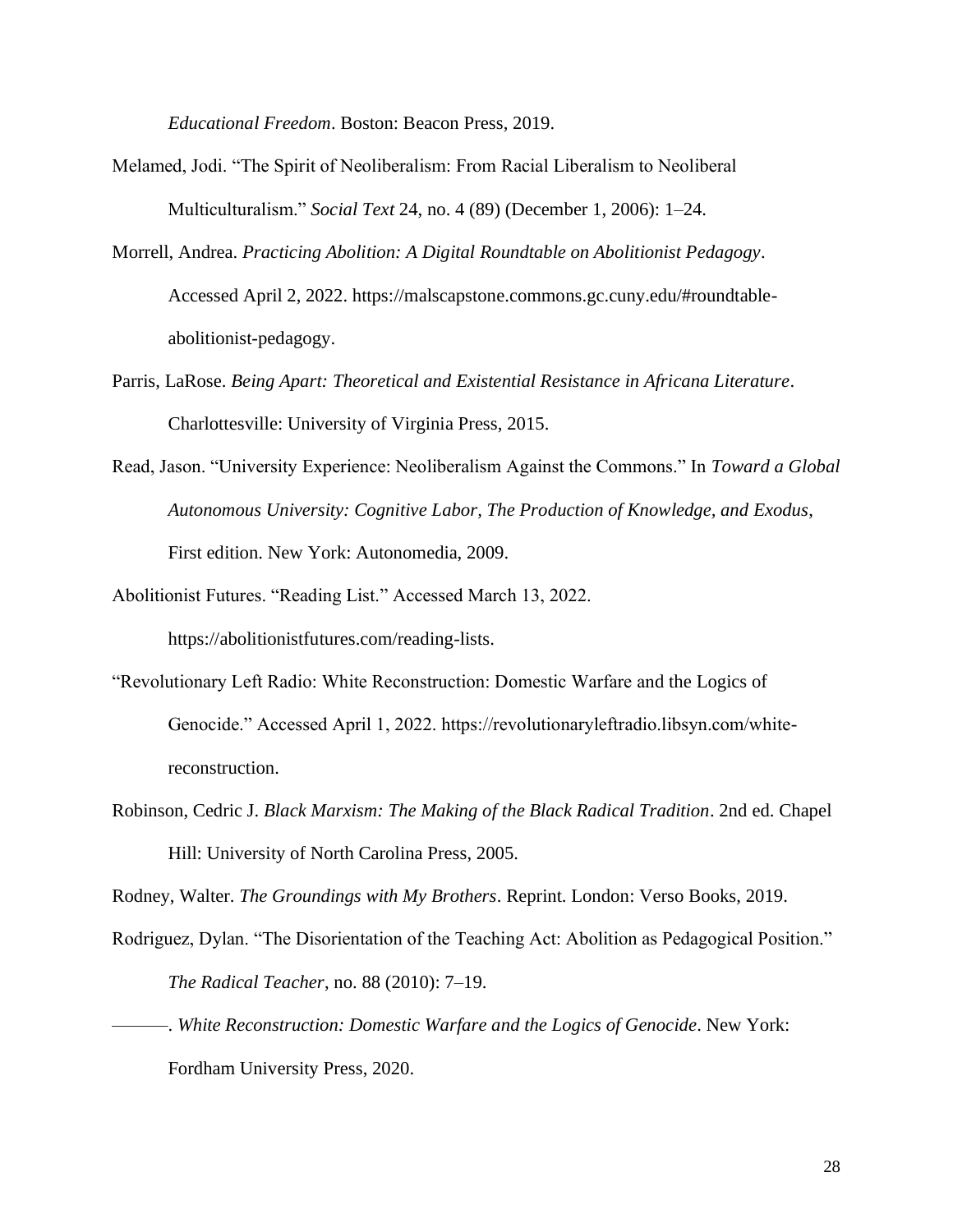Rogers, Katina. *Putting the Humanities PhD to Work*. Durham: Duke University Press, 2020.

- Stommel, Jesse, Chris Friend, and Sean Michael Morris. "Critical Digital Pedagogy: A Collection." Hybrid Pedagogy, July 31, 2020. https://hybridpedagogy.org/critical-digitalpedagogy/.
- Taylor, Keeanga-Yamahtta. *How We Get Free: Black Feminism and the Combahee River Collective*. Haymarket Books, 2017.
- "The Plurality of Abolitionism | Groundings." Accessed March 20, 2022. https://groundings.simplecast.com/episodes/joy-james.
- Valenzuela, Samantha. "Pedagogy of the Digitally Oppressed: An Analysis of e-Learning from a Philosophy of Technology Perspective." Info:eu-repo/semantics/masterThesis. University of Twente, August 6, 2018. https://essay.utwente.nl/76035/.
- Vaught, Seneca. "'Grounding' Walter Rodney in Critical Pedagogy: Toward Praxis in African History." *South* 1, no. 1 (2015): 23.
- Williams, Jeffrey J. "Deconstructing Academe." *The Chronicle of Higher Education*, February 19, 2012, sec. The Review. https://www.chronicle.com/article/deconstructing-academe/.
- Zaino, Karen. *Practicing Abolition: A Digital Roundtable on Abolitionist Pedagogy*. Accessed April 2, 2022. https://malscapstone.commons.gc.cuny.edu/#roundtable-abolitionistpedagogy.

```
Ziebell, Josefine. "'Episode 2: Abolition as Praxis with Dylan Rodriguez.'" Podcast Series: 
Queer & Trans Voices. Accessed April 6, 2022. 
https://cuny.manifoldapp.org/projects/queer-and-trans-prison-voices/resource-
collection/podcast-series-queer-and-trans-prison-voices/resource/episode-2-abolition-as-
```
praxis-with-dylan-rodriguez.